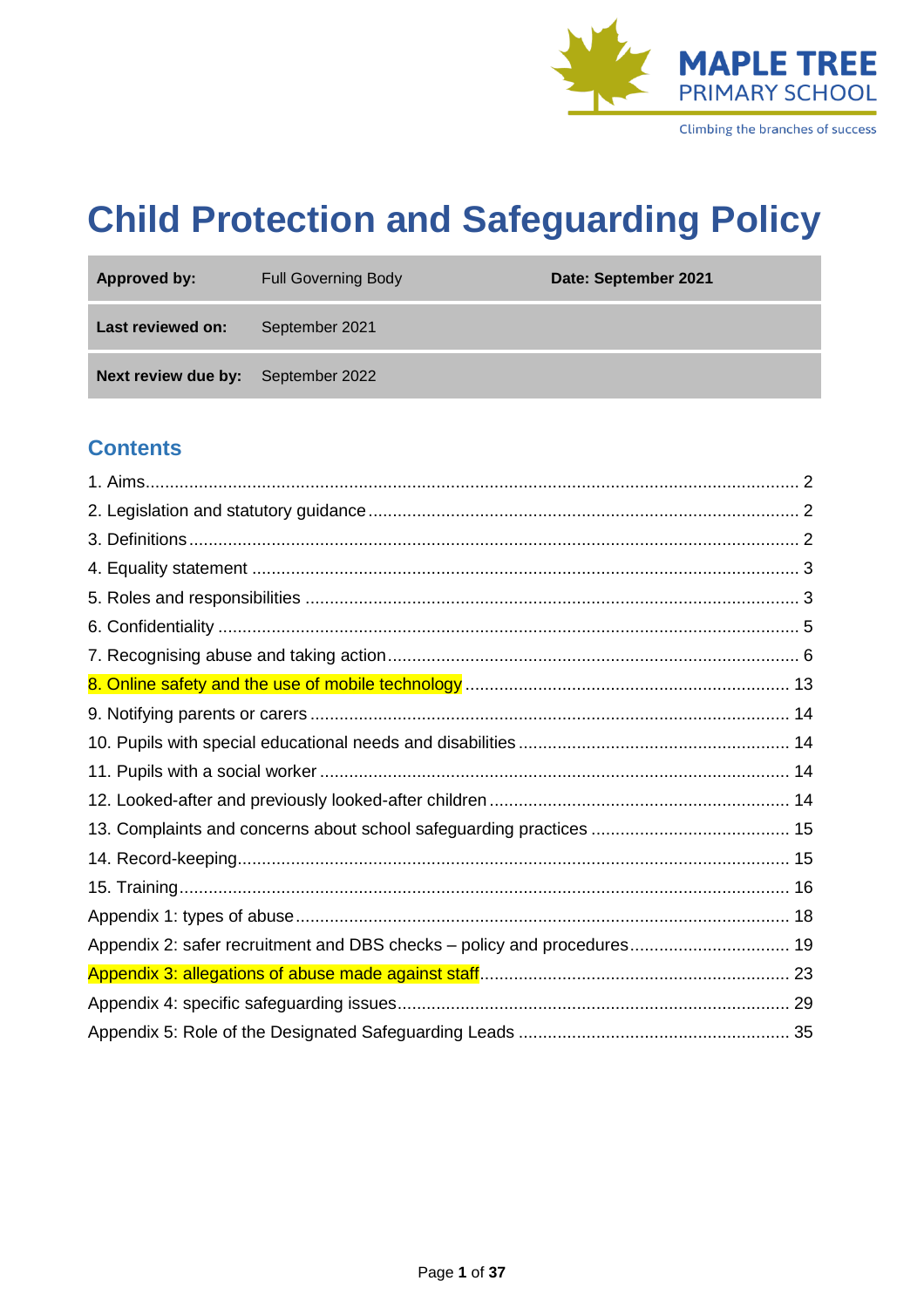# <span id="page-1-0"></span>**1. Aims**

The school aims to ensure that:

- Appropriate action is taken in a timely manner to safeguard and promote children's welfare
- All staff are aware of their statutory responsibilities with respect to safeguarding
- Staff are properly trained in recognising and reporting safeguarding issues

# <span id="page-1-1"></span>**2. Legislation and statutory guidance**

This policy is based on the Department for Education's statutory guidance Keeping Children Safe in [Education \(2021\)](https://www.gov.uk/government/publications/keeping-children-safe-in-education--2) and [Working Together to Safeguard Children \(2018\),](https://www.gov.uk/government/publications/working-together-to-safeguard-children--2) and the [Governance Handbook.](https://www.gov.uk/government/publications/governance-handbook). We comply with this guidance and the procedures set out by our local safeguarding children board.

This policy is also based on the following legislation:

- Section 175 of the [Education Act 2002,](http://www.legislation.gov.uk/ukpga/2002/32/section/175) which places a duty on schools and local authorities to safeguard and promote the welfare of pupils
- [The School Staffing \(England\) Regulations 2009,](http://www.legislation.gov.uk/uksi/2009/2680/contents/made) which set out what must be recorded on the single central record and the requirement for at least one person on a school interview/appointment panel to be trained in safer recruitment techniques
- [The Children Act 1989](http://www.legislation.gov.uk/ukpga/1989/41) (and [2004 amendment\)](http://www.legislation.gov.uk/ukpga/2004/31/contents), which provides a framework for the care and protection of children
- Section 5B(11) of the Female Genital Mutilation Act 2003, as inserted by section 74 of the [Serious](http://www.legislation.gov.uk/ukpga/2015/9/part/5/crossheading/female-genital-mutilation)  [Crime Act2015,](http://www.legislation.gov.uk/ukpga/2015/9/part/5/crossheading/female-genital-mutilation) which places a statutory duty on teachers to report to the police where they discover that female genital mutilation (FGM) appears to have been carried out on a girl under 18
- [Statutory guidance on FGM,](https://www.gov.uk/government/uploads/system/uploads/attachment_data/file/512906/Multi_Agency_Statutory_Guidance_on_FGM__-_FINAL.pdf) which sets out responsibilities with regards to safeguarding and supporting girls affected by FGM
- [The Rehabilitation of Offenders Act1974,](http://www.legislation.gov.uk/ukpga/1974/53) which outlines when people with criminal convictions can work with children
- Schedule 4 of the [Safeguarding Vulnerable Groups Act 2006,](http://www.legislation.gov.uk/ukpga/2006/47/schedule/4) which defines what 'regulated activity' is in relation to children
- [Statutory guidanceon the Prevent duty,](https://www.gov.uk/government/publications/prevent-duty-guidance) which explains schools' duties under the Counter-Terrorism and Security Act 2015 with respect to protecting people from the risk of radicalisation and extremism
- The Childcare (Disqualification) andChildcare (Early Years Provision Free of Charge) (Extended [Entitlement\) \(Amendment\) Regulations 2018](http://www.legislation.gov.uk/uksi/2018/794/contents/made) (referred to in this policy as the "2018 Childcare Disqualification Regulations") and [Childcare Act 2006,](http://www.legislation.gov.uk/ukpga/2006/21/contents) which set out who is disqualified from working with children
- This policy also meets requirements relating to safeguarding and welfare in the statutory framework [for the Early Years Foundation Stage.](https://www.gov.uk/government/publications/early-years-foundation-stage-framework--2)

# <span id="page-1-2"></span>**3. Definitions**

**Safeguarding and promoting the welfare of children** means:

- Protecting children from maltreatment
- Preventing impairment of children's health or development
- Ensuring that children grow up in circumstances consistent with the provision of safe and effective care
- Taking action to enable all children to have the best outcomes

**Child protection** is part of this definition and refers to activities undertaken to prevent children suffering, or being likely to suffer, significant harm.

**Abuse** is a form of maltreatment of a child, and may involve inflicting harm or failing to act to prevent harm. Appendix 1 explains the different types of abuse.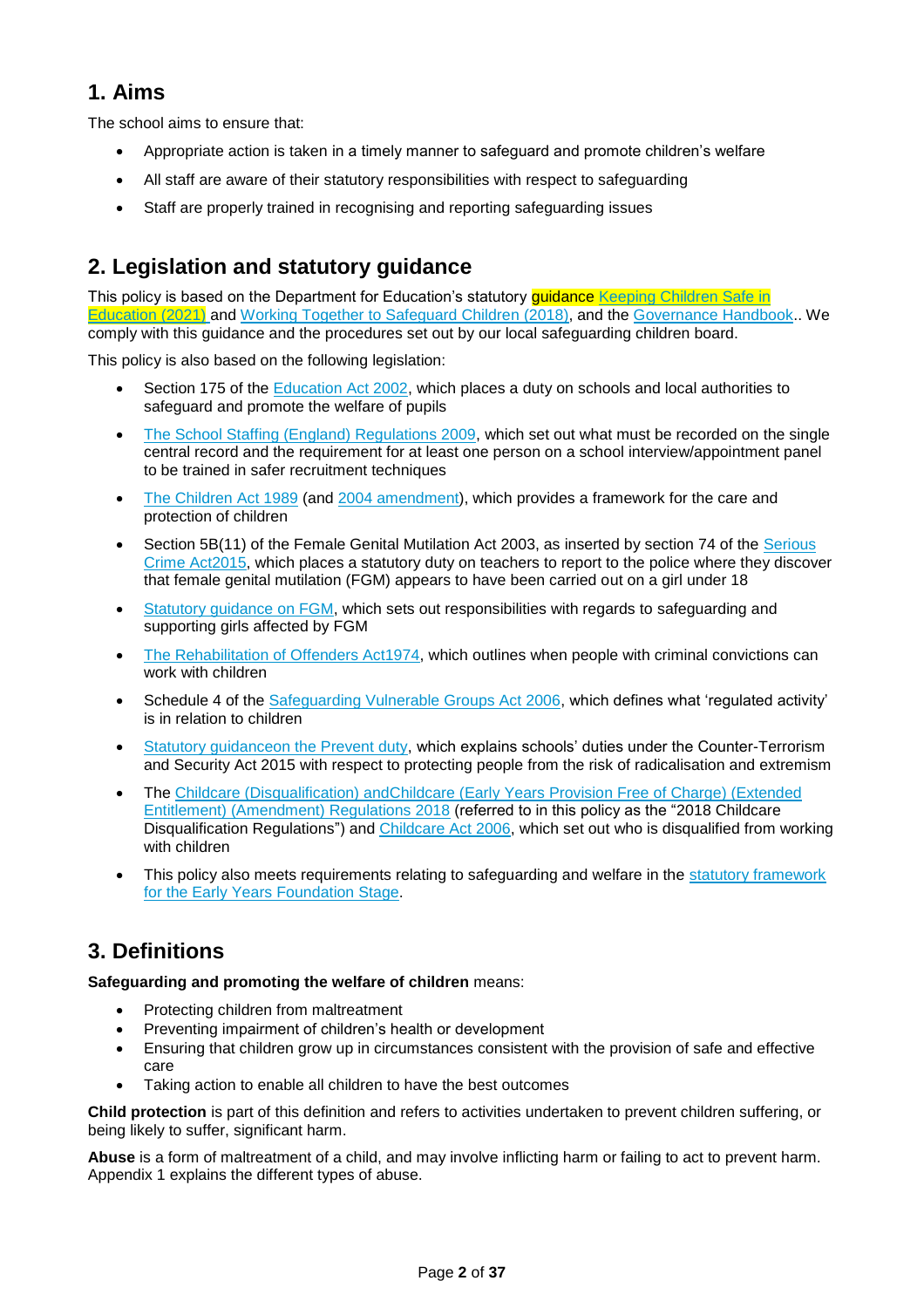**Neglect** is a form of abuse and is the persistent failure to meet a child's basic physical and/or psychological needs, likely to result in the serious impairment of the child's health or development. Appendix 1 defines neglect in more detail.

**Sharing of nudes and semi-nudes** (also known as sexting or youth produced sexual imagery) is where children share nude or semi-nude images, videos or live streams.

**Children** includes everyone under the age of 18.

The following 3 **safeguarding partners** are identified in Keeping Children Safe in Education (and defined in the Children Act 2004, as amended by chapter 2 of the Children and Social Work Act 2017). They will make arrangements to work together to safeguard and promote the welfare of local children, including identifying and responding to their needs:

- The local authority (LA)
- > A clinical commissioning group for an area within the LA
- The chief officer of police for a police area in the LA area

# <span id="page-2-0"></span>**4. Equality statement**

Some children have an increased risk of abuse, and additional barriers can exist for some children with respect to recognising or disclosing it. We are committed to anti-discriminatory practice and recognise children's diverse circumstances. We ensure that all children have the same protection, regardless of any barriers they may face.

We give special consideration to children who:

- Have special educational needs (SEN) or health conditions (see section 9)
- Are young carers
- May experience discrimination due to their race, ethnicity, religion, gender identification or sexuality
- Have English as an additional language
- Are known to be living in difficult situations for example, temporary accommodation or where there are issues such as substance abuse or domestic violence
- Are at risk of FGM, sexual exploitation, forced marriage, or radicalisation
- Are asylum seekers
- Are at risk due to either their own or a family member's mental health needs
- Are looked after or previously looked after (see section 11)
- Are missing from education
- Whose parent/carer has expressed an intention to remove them from school to be home educated
- <span id="page-2-1"></span> $\bullet$

# **5. Roles and responsibilities**

Safeguarding and child protection is **everyone's** responsibility. This policy applies to all staff, volunteers and governors in the school and is consistent with the procedures of Central Bedfordshire Safeguarding Children Board.Our policy and procedures also apply to extended school and off-site activities.

#### **5.1 All staff**

All staff will read and understand part 1 and Annex B of the Department for Education's statutory safeguarding guidance, [Keeping Children Safe in Education,](https://www.gov.uk/government/publications/keeping-children-safe-in-education--2) and review this guidance at least annually.

All staff will sign a declaration at the beginning of each academic year to say that they have reviewed the guidance.

All staff will be aware of:

 Our systems which support safeguarding, including this child protection and safeguarding policy, the staff handbook, the role and identity of the designated safeguarding leads (DSL) and deputy, the behaviour policy, the online safety policy, and the safeguarding response to children who go missing from education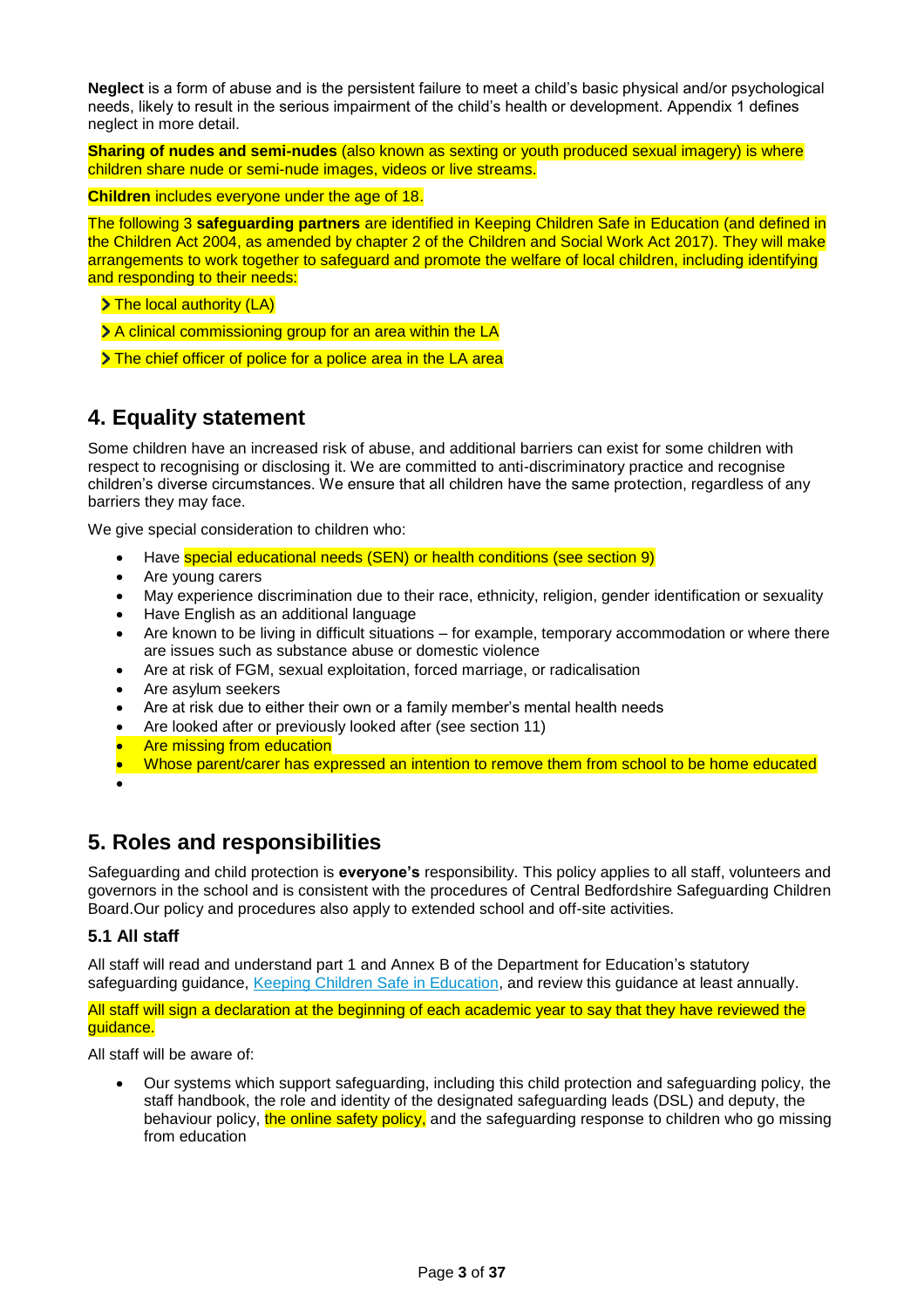- The early help process (sometimes known as the common assessment framework) and their role in it, including identifying emerging problems, liaising with the DSL, and sharing information with other professionals to support early identification and assessment
- The process for making referrals to local authority children's social care and for statutory assessments that may follow a referral, including the role they might be expected to play
- What to do if they identify a safeguarding issue or a child tells them they are being abused or neglected, including specific issues such as FGM, and how to maintain an appropriate level of confidentiality while liaising with relevant professionals
- The signs of different types of abuse and neglect, as well as specific safeguarding issues, such as child sexual exploitation (CSE), child criminal exploitation (CCE), indicators of being at risk from or involved with serious violent crime, FGM and radicalisation
- The importance of reassuring victims that they are being taken seriously and that they will be supported and kept safe

Section 15 and appendix 4 of this policy outline in more detail how staff are supported to do this.

# **5.2 The designated safeguarding lead (DSL)**

Our DSLs are Amy Hyde, Deputy Head and Vicky Ewen, Pupil Wellbeing Worker. The DSLs take the lead responsibility for child protection and wider safeguarding.

During term time, the DSL will be available during school hours for staff to discuss any safeguarding concerns.

When the DSL is absent, the deputy DSL, Cath Bainbridge (Headteacher)will act as cover.

The DSL will be given the time, funding, training, resources and support to:

- Provide advice and support to other staff on child welfare and child protection matters
- Take part in strategy discussions and inter-agency meetings and/or support other staff to do so
- Contribute to the assessment of children
- Refer suspected cases, as appropriate, to the relevant body (local authority children's social care, Channel programme, Disclosure and Barring Service, and/or police), and support staff who make such referrals directly

The DSL will also keep the headteacher informed of any issues, and liaise with local authority case managers and designated officers for child protection concerns as appropriate.

The full responsibilities of the DSL are set out in appendix 5.

# **5.3 The governing board**

The governing board will:

- Facilitate a whole-school approach to safeguarding, ensuring that safeguarding and child protection are at the forefront and underpin all relevant aspects of process and policy development
- Approve this policy at each review, and hold the headteacher to account for its implementation.
- Appoint a senior board level (or equivalent) lead to monitor the effectiveness of this policy in conjunction with the full governing board. This is always a different person from the DSL.

The chair of governors will act as the 'case manager' in the event that an allegation of abuse is made against the headteacher, where appropriate (see appendix 3).

All governors will read Keeping Children Safe in Education.

Section 15 of this policy has information on how governors are supported to fulfil their role.

#### **5.4 The headteacher**

The headteacher is responsible for the implementation of this policy, including: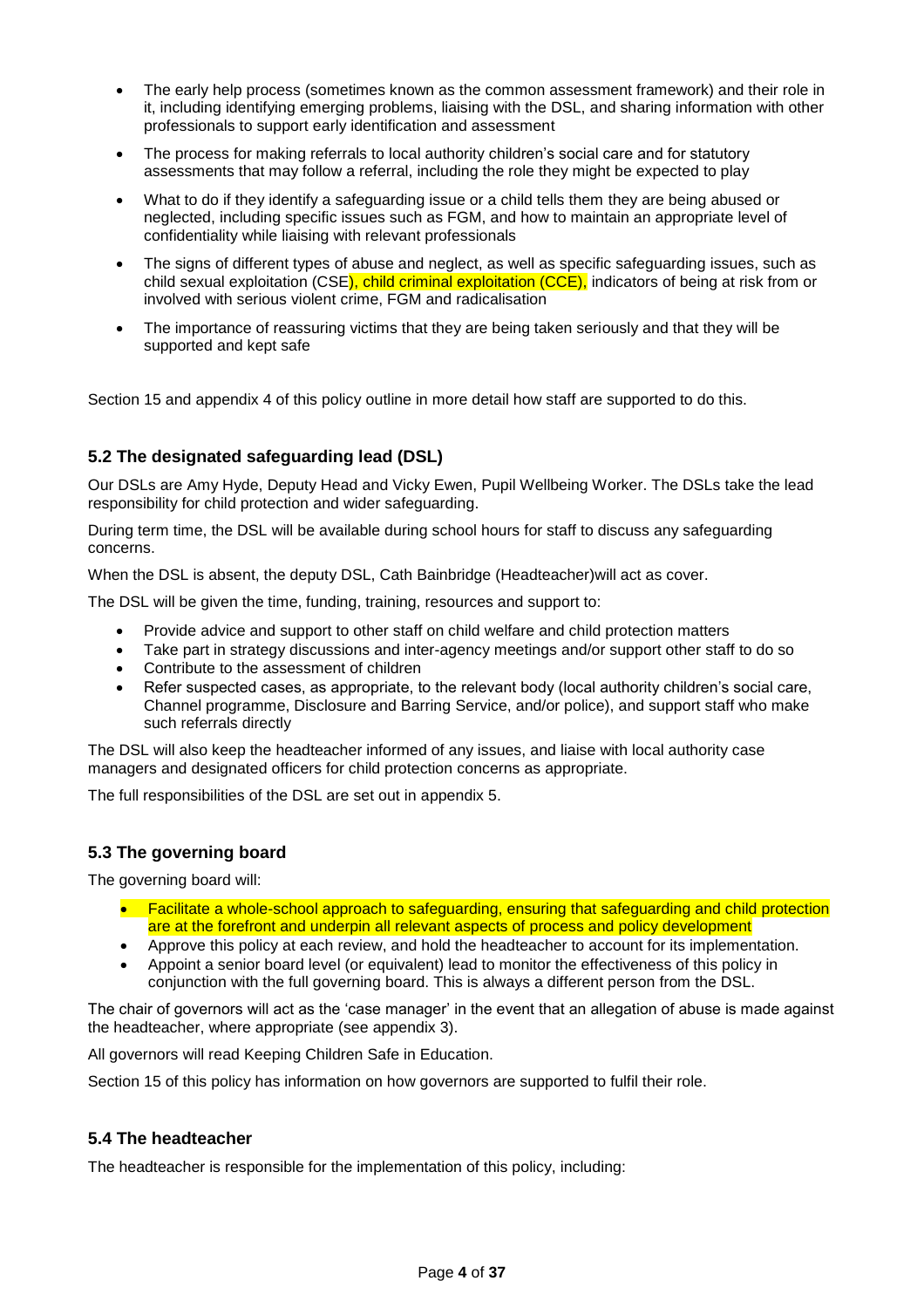- Ensuring that staff (including temporary staff) and volunteers are informed of our systems which support safeguarding, including this policy, as part of their induction
- Communicating this policy to parents when their child joins the school and via the school website
- Ensuring that the DSL has appropriate time, funding, training and resources, and that there is always adequate cover if the DSL is absent
- Ensuring that all staff undertake appropriate safeguarding and child protection training and update this regularly
- Acting as the 'case manager' in the event of an allegation of abuse made against another member of staff or volunteer, where appropriate (see appendix 3)
- Ensuring the relevant staffing ratios are met, where applicable
- Making sure each child in the Early Years Foundation Stage is assigned a key person

# <span id="page-4-0"></span>**6. Confidentiality**

- All staff will understand that child protection issues warrant a high level of confidentiality, not only out of respect for the pupil and staff involved, but also to ensure that information being released into the public domain does not compromise evidence.
- Staff should only discuss concerns with the DSL, Head or Chair of Governors (depending on who is the subject of concern). That person will then decide who else needs to have the information and they will disseminate it on a 'need-to-know' basis.
- However, following a number of cases where senior leaders in school had failed to act upon concerns raised by staff, *Keeping Children Safe in Education (2016)* emphasizes that **any** member of staff can contact children's social care if they are concerned about a child.
- Child protection information will be stored and handled in line with the Data Protection Act 1998. Information sharing is guided by the following principles. The information is:
	- necessary and proportionate
	- relevant
	- adequate
	- accurate
	- timely
	- secure
- Information sharing decisions will be recorded, whether or not the decision is taken to share.
- Record of concern forms and other written information will be stored in a locked facility and any electronic information will be password protected and only made available to relevant individuals.
- Child protection information will be stored separately from the pupil's school file and the school file will be 'tagged' to indicate that separate information is held.
- Child protection records are normally exempt from the disclosure provisions of the Data Protection Act, which means that children and parents do not have an automatic right to see them. If any member of staff receives a request from a pupil or parent to see child protection records, they will refer the request to the Head or DSL.
- The Data Protection Act (DPA) 2018 and GDPR do not prevent, or limit, the sharing of information for the purposes of keeping children safe.
- If staff need to share 'special category personal data', the DPA 2018 contains 'safeguarding of children and individuals at risk' as a processing condition that allows practitioners to share information without consent if it is not possible to gain consent, it cannot be reasonably expected that a practitioner gains consent, or if to gain consent would place a child at risk
- The government's information sharing advice for safeguarding practitioners includes 7 'golden rules' for sharing information, and will support staff who have to make decisions about sharing information
- Confidentiality is also addressed in this policy with respect to record-keeping in section 14, and allegations of abuse against staff in appendix 3
- The school's confidentiality and information-sharing policy is available to parents and pupils on request.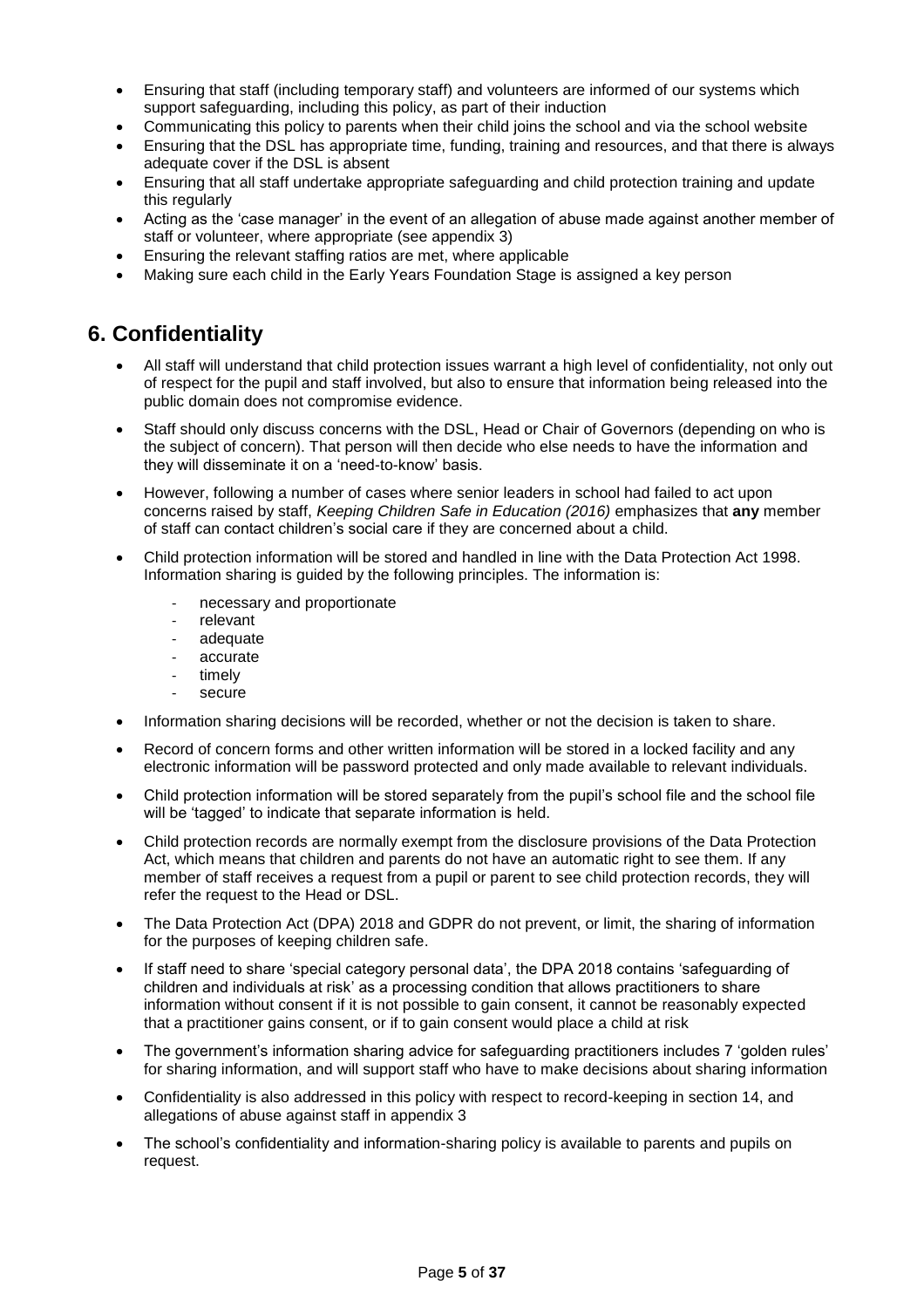# <span id="page-5-0"></span>**7. Recognising abuse and taking action**

Staff, volunteers and governors must follow the procedures set out below in the event of a safeguarding issue.

# **7.1 If a child is suffering or likely to suffer harm, or in immediate danger**

Make a referral to children's social care and/or the police **immediately** if you believe a child is suffering or likely to suffer from harm, or in immediate danger. **Anyone can make a referral.**

Staff should follow the reporting procedures outlined in this policy. However, they may also share information directly with children's social care, police or the NSPCC if:

- the situation is an emergency and the designated safeguarding lead, their deputy, the Head and the chair of governors are all unavailable
- they are convinced that a direct report is the only way to ensure the pupil's safety
- for any other reason they make a judgement that direct referral is in the best interests of the child

If you must make a referral yourself contact:

- Central Bedfordshire Access and Referral Hub on 0300 300 8585 (*during office hours*) Office hours: 08.45 until 17.20 Monday to Thursday 08.45 until 16.20 on a Friday
- If you urgently need help outside office hours you can contact the **Social Care Emergency Duty Team on 0300 300 8123**
- **Bedfordshire Police on 101 or in an emergency 999**.
- **NSPCC 0808 800 5000**

Tell the DSL (see section 5.2) as soon as possible if you make a referral directly.

# **7.2 If a child makes a disclosure to you**

If a child discloses a safeguarding issue to you, you should:

- Listen to and believe them. Allow them time to talk freely and do not ask leading questions. Use TED to guide you: Tell me… Explain to me… Describe to me.
- Stay calm and do not show that you are shocked or upset
- Tell the child they have done the right thing in telling you. Do not tell them they should have told you sooner.
- Explain what will happen next and that you will have to pass this information on. Do not promise to keep it a secret
- Write up your conversation as soon as possible in the child's own words. Stick to the facts, and do not put your own judgement on it
- Sign and date the write-up and pass it on to the DSL (via myconcern). Alternatively, if appropriate, make a referral to children's social care and/or the police directly (see 7.1), and tell the DSL as soon as possible that you have done so. Aside from these people, do not disclose the information to anyone else unless told to do so by a relevant authority involved in the safeguarding process

# **7.3 If you discover that FGM has taken place or a pupil is at risk of FGM**

The Department for Education's Keeping Children Safe in Education explains that FGM comprises "all procedures involving partial or total removal of the external female genitalia, or other injury to the female genital organs".

FGM is illegal in the UK and a form of child abuse with long-lasting, harmful consequences. It is also known as 'female genital cutting', 'circumcision' or 'initiation'.

Possible indicators that a pupil has already been subjected to FGM, and factors that suggest a pupil may be at risk, are set out in appendix 4.

#### **Any teacher** who either:

• Is informed by a girl under 18 that an act of FGM has been carried out on her; or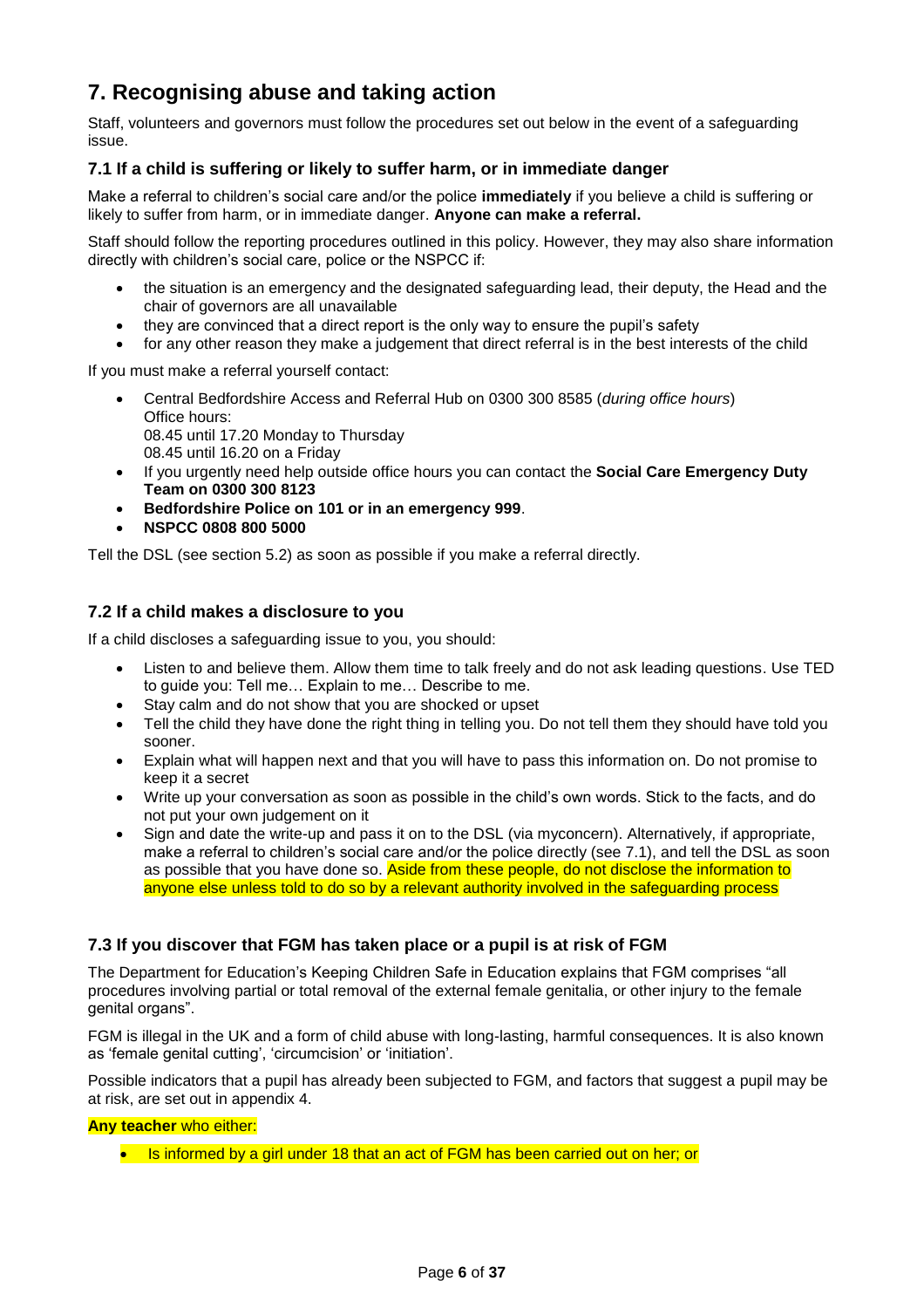Observes physical signs which appear to show that an act of FGM has been carried out on a girl under 18 and they have no reason to believe that the act was necessary for the girl's physical or mental health or for purposes connected with labour or birth

Must immediately report this to the police, personally. This is a mandatory statutory duty, and teachers will face disciplinary sanctions for failing to meet it.

Unless they have been specifically told not to disclose, they should also discuss the case with the DSL and involve children's social care as appropriate.

**Any other member of staff** who discovers that an act of FGM appears to have been carried out on a **pupil under 18** must speak to the DSL and follow our local safeguarding procedures.

The duty for teachers mentioned above does not apply in cases where a pupil is *at risk* of FGM or FGM is suspected but is not known to have been carried out. Staff should not examine pupils.

**Any member of staff** who suspects a pupil is *at risk* of FGM, must speak to the DSL and follow our local safeguarding procedures.

### **7.4 If you have concerns about a child (as opposed to believing a child is suffering or likely to suffer from harm, or is in immediate danger)**

Figure 1 below illustrates the procedure to follow if you have any concerns about a child's welfare.

Where possible, speak to the DSL first to agree a course of action.

If in exceptional circumstances the DSL is not available, this should not delay appropriate action being taken. Speak to a member of the senior leadership team and/or take advice from local authority children's social care. You can also seek advice at any time from the NSPCC helpline on 0808 800 5000. Share details of any actions you take with the DSL as soon as practically possible.

Make a referral to local authority children's social care directly, if appropriate (see 'Referral' below). Share any action taken with the DSL as soon as possible.

#### **Early help**

If early help is appropriate, the DSL will generally lead on liaising with other agencies and setting up an interagency assessment as appropriate. Staff may be required to support other agencies and professionals in an early help assessment, in some cases acting as the lead practitioner.

The DSL will keep the case under constant review and the school will consider a referral to local authority children's social care if the situation does not seem to be improving. Timelines of interventions will be monitored and reviewed.

#### **Referral**

If it is appropriate to refer the case to local authority children's social care or the police, the DSL will make the referral or support you to do so.

If you make a referral directly (see section 7.1), you must tell the DSL as soon as possible.

The local authority will make a decision within 1 working day of a referral about what course of action to take and will let the person who made the referral know the outcome. The DSL or person who made the referral must follow up with the local authority if this information is not made available, and ensure outcomes are properly recorded.

If the child's situation does not seem to be improving after the referral, the DSL or person who made the referral must contact the local authority and make sure the case is reconsidered to ensure the concerns have been addressed and the child's situation improves.

#### **7.5 If you have concerns about extremism**

If a child is not suffering or likely to suffer from harm, or in immediate danger, where possible speak to the DSL first to agree a course of action.

If in exceptional circumstances the DSL is not available, this should not delay appropriate action being taken. Speak to a member of the senior leadership team and/or seek advice from local authority children's social care. Make a referral to local authority children's social care directly, if appropriate (see 'Referral' above). Inform the DSL or deputy as soon as practically possible after the referral.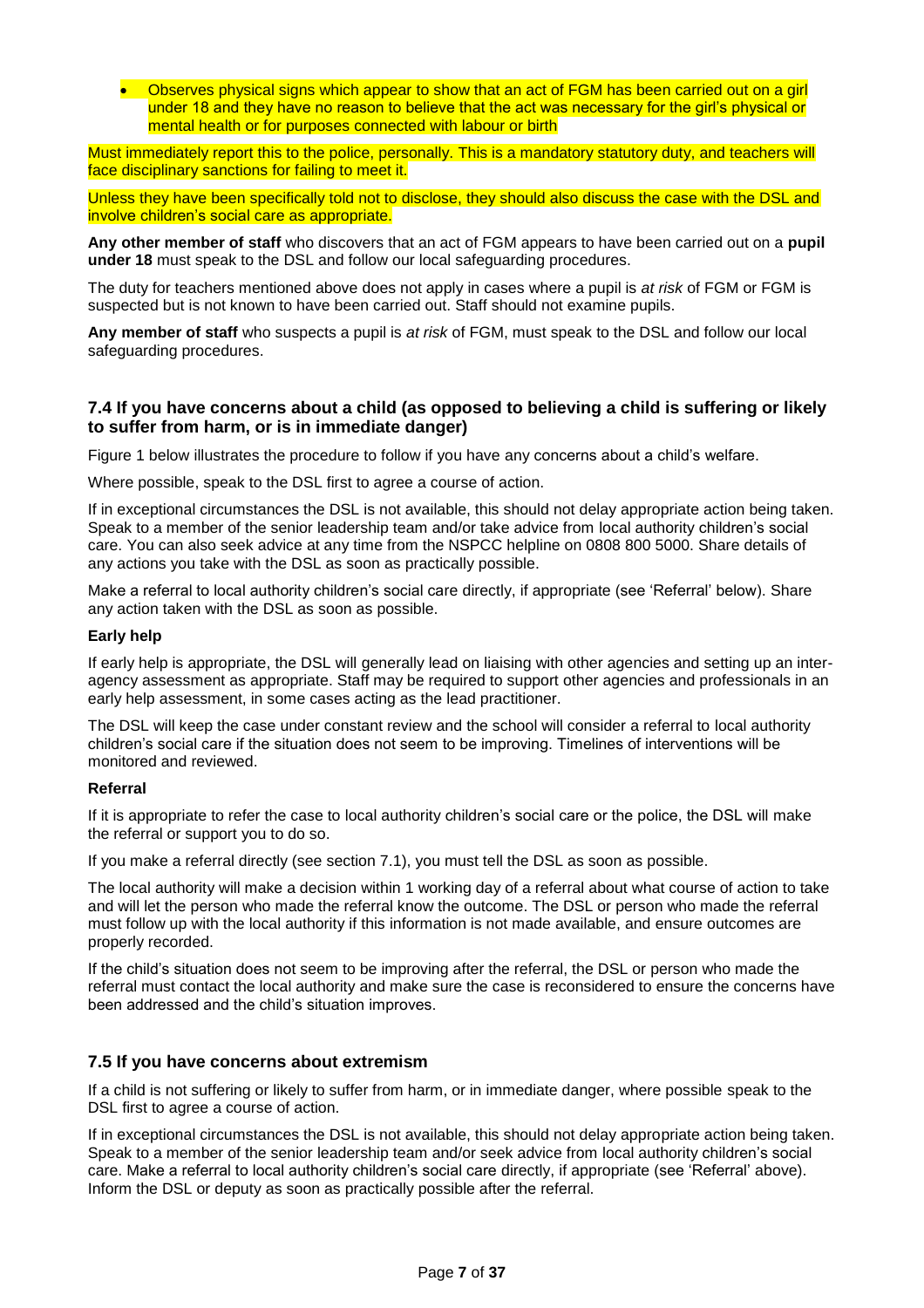Where there is a concern, the DSL will consider the level of risk and decide which agency to make a referral to. This could include [Channel,](https://www.gov.uk/government/publications/channel-guidance) the government's programme for identifying and supporting individuals at risk of being drawn into terrorism, or the local authority children's social care team.

The Department for Education also has a dedicated telephone helpline, 020 7340 7264, which school staff and governors can call to raise concerns about extremism with respect to a pupil. You can also email [counter.extremism@education.gov.uk.](mailto:counter.extremism@education.gov.uk) Note that this is not for use in emergency situations.

In an emergency, call 999 or the confidential anti-terrorist hotline on 0800 789 321 if you:

- Think someone is in immediate danger
- Think someone may be planning to travel to join an extremist group
- See or hear something that may be terrorist-related

#### **7.6 If you have a mental health concern**

Mental health problems can, in some cases, be an indicator that a child has suffered or is at risk of suffering abuse, neglect or exploitation.

Staff will be alert to behavioural signs that suggest a child may be experiencing a mental health problem or be at risk of developing one.

If you have a mental health concern about a child that is also a safeguarding concern, take immediate action by following the steps in section 7.4.

If you have a mental health concern that is **not** also a safeguarding concern, speak to the DSL to agree a course of action.

Refer to the Department for Education guidance on [mental health and behaviour in schools](https://www.gov.uk/government/publications/mental-health-and-behaviour-in-schools--2) for more information.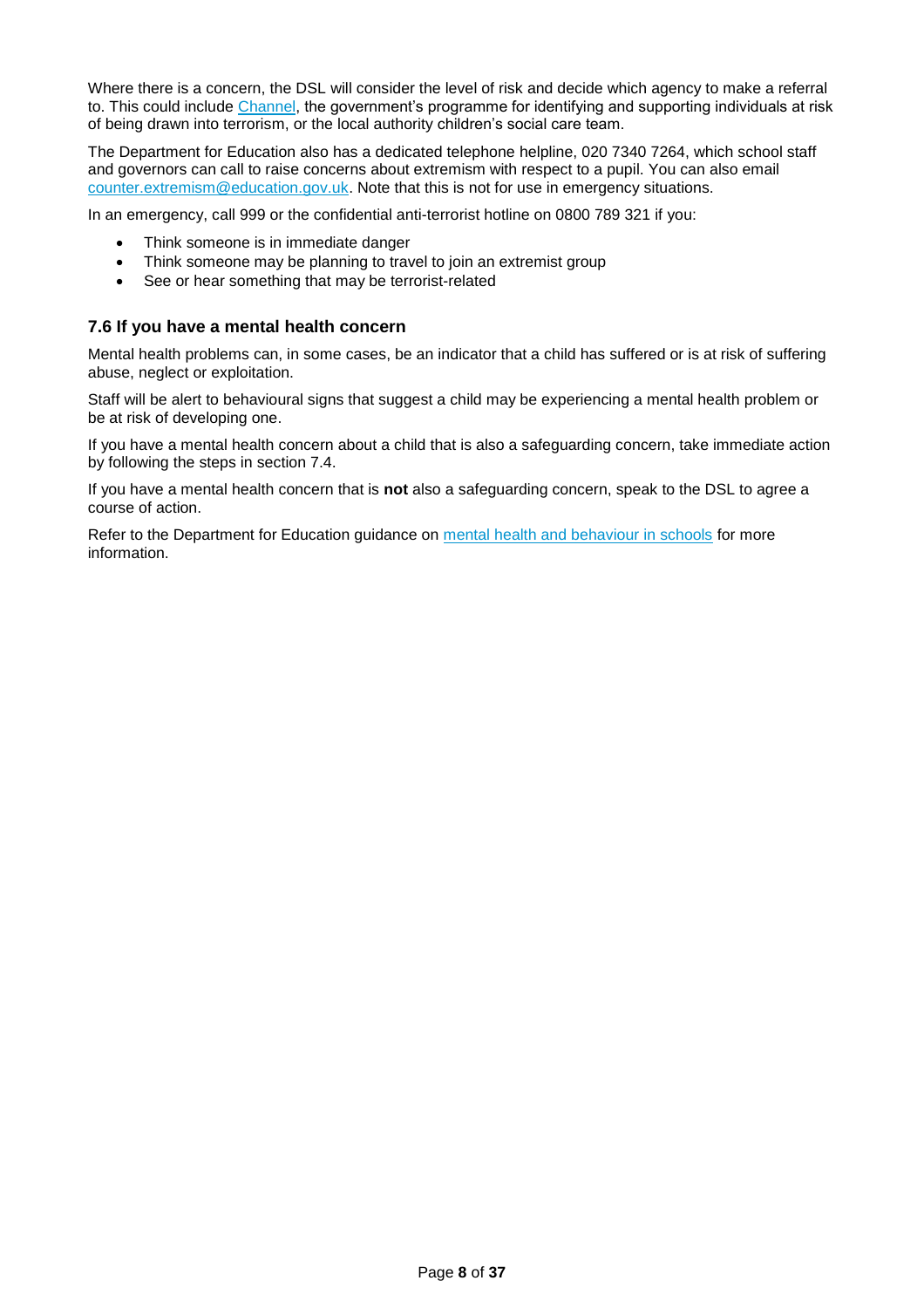# **Figure 1: procedure if you have concerns about a child's welfare(as opposed to believing a child is suffering or likely to suffer from harm, or in immediate danger)**

(Note – if the DSL is unavailable, this should not delay action. See section 7.4 for what to do.)

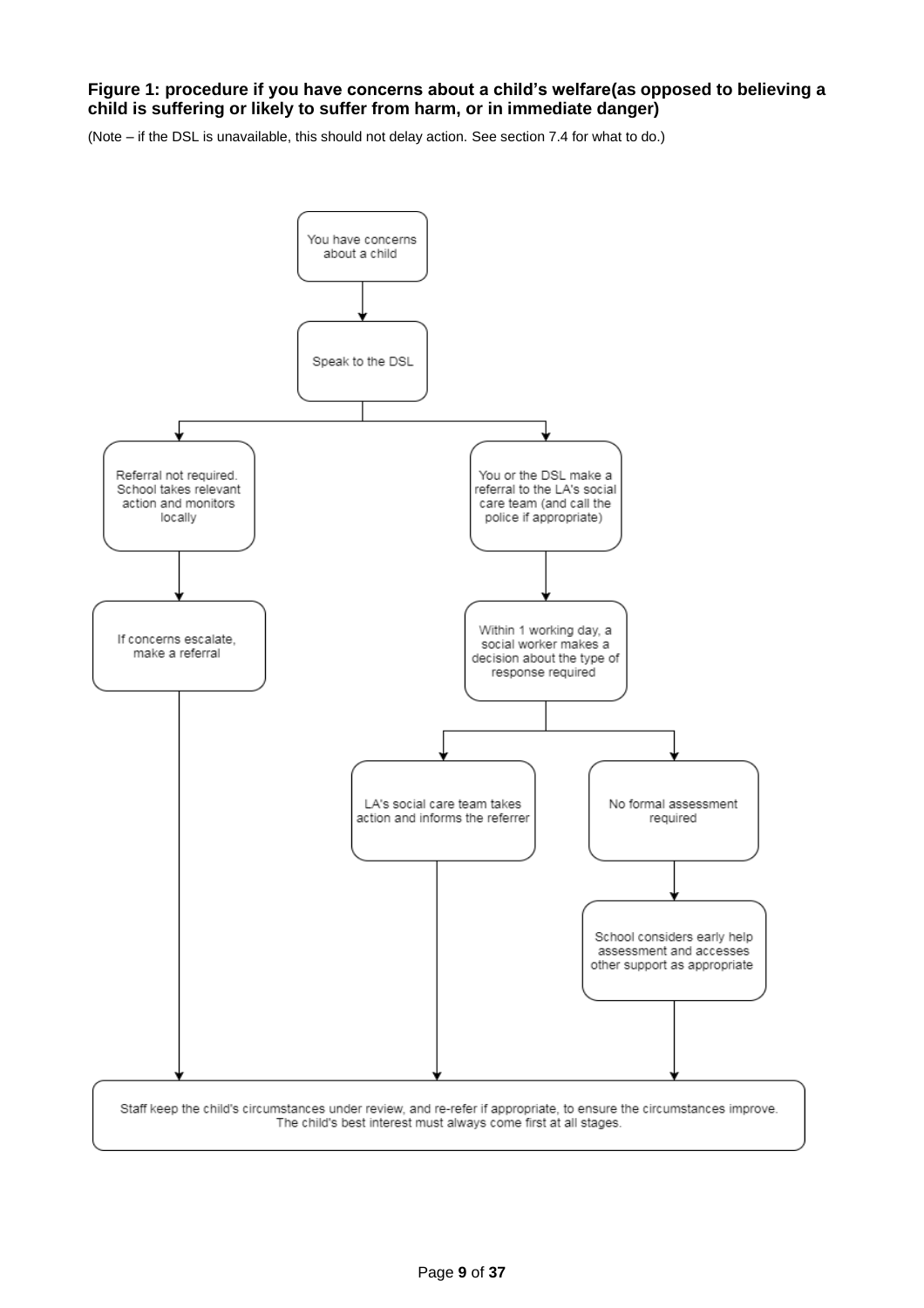#### **7.7 Concerns about a staff member, supply teacher, volunteer or contractor**

If you have concerns about a member of staff (including a supply teacher, volunteer or contractor), or an allegation is made about a member of staff (including a supply teacher, volunteer or contractor) posing a risk of harm to children, speak to the headteacher.If the concerns/allegations are about the headteacher, speak to the Chair of Governors.

You can also discuss any concerns about any staff member, supply teacher, volunteer or contractor with the DSL.

The headteacher/Chair of Governors/DSL will then follow the procedures set out in appendix 3, if appropriate.

Where you believe there is a conflict of interest in reporting a concern or allegation about a member of staff (including a supply teacher, volunteer or contractor) to the headteacher, report it directly to the local authority designated officer (LADO).

Where appropriate, the school will inform Ofsted of the allegation and actions taken, within the necessary timescale (see appendix 3 for more detail).

### **7.8 Allegations of abuse made against other pupils (peer on peer)**

We recognise that children are capable of abusing their peers. Abuse will never be tolerated or passed off as "banter" or "part of growing up", as this can lead to a culture of unacceptable behaviours and an unsafe environment for pupils.

We also recognise the gendered nature of peer-on-peer abuse. However, all peer-on-peer abuse is unacceptable and will be taken seriously.

Most cases of pupils hurting other pupils will be dealt with under our school's behaviour policy, but this child protection and safeguarding policy will apply to any allegations that raise safeguarding concerns. This might include where the alleged behaviour:

- Is serious, and potentially a criminal offence
- Could put pupils in the school at risk
- Is violent
- Involves pupils being forced to use drugs or alcohol
- Involves sexual exploitation, sexual abuse or sexual harassment, such as indecent exposure, sexual assault, upskirting or sexually inappropriate pictures or videos (including the sharing of nudes and semi-nudes)

If a pupil makes an allegation of abuse against another pupil:

- You must tell the DSL and record the allegation, but do not investigate it
- The DSL will contact the local authority children's social care team and follow its advice, as well as the police if the allegation involves a potential criminal offence
- The DSL will put a risk assessment and support plan into place for all children involved (including the victim(s), the child(ren) against whom the allegation has been made and any others affected) with a named person they can talk to if needed
- The DSL will contact the children and adolescent mental health services (CAMHS), if appropriate

#### **Creating a supportive environment in school and minimising the risk of peer-on-peer abuse**

We recognise the importance of taking proactive action to minimise the risk of peer-on-peer abuse, and of creating a supportive environment where victims feel confident in reporting incidents.

To achieve this, we will:

- Challenge any form of derogatory or sexualised language or inappropriate behaviour between peers, including requesting or sending sexual images
- Be vigilant to issues that particularly affect different genders for example, sexualised or aggressive touching or grabbing towards female pupils, and initiation or hazing type violence with respect to boys
- Ensure our curriculum helps to educate pupils about appropriate behaviour and consent
- Ensure pupils are able to easily and confidently report abuse using our reporting systems (as described in section 7.10 below)
- Ensure staff reassure victims that they are being taken seriously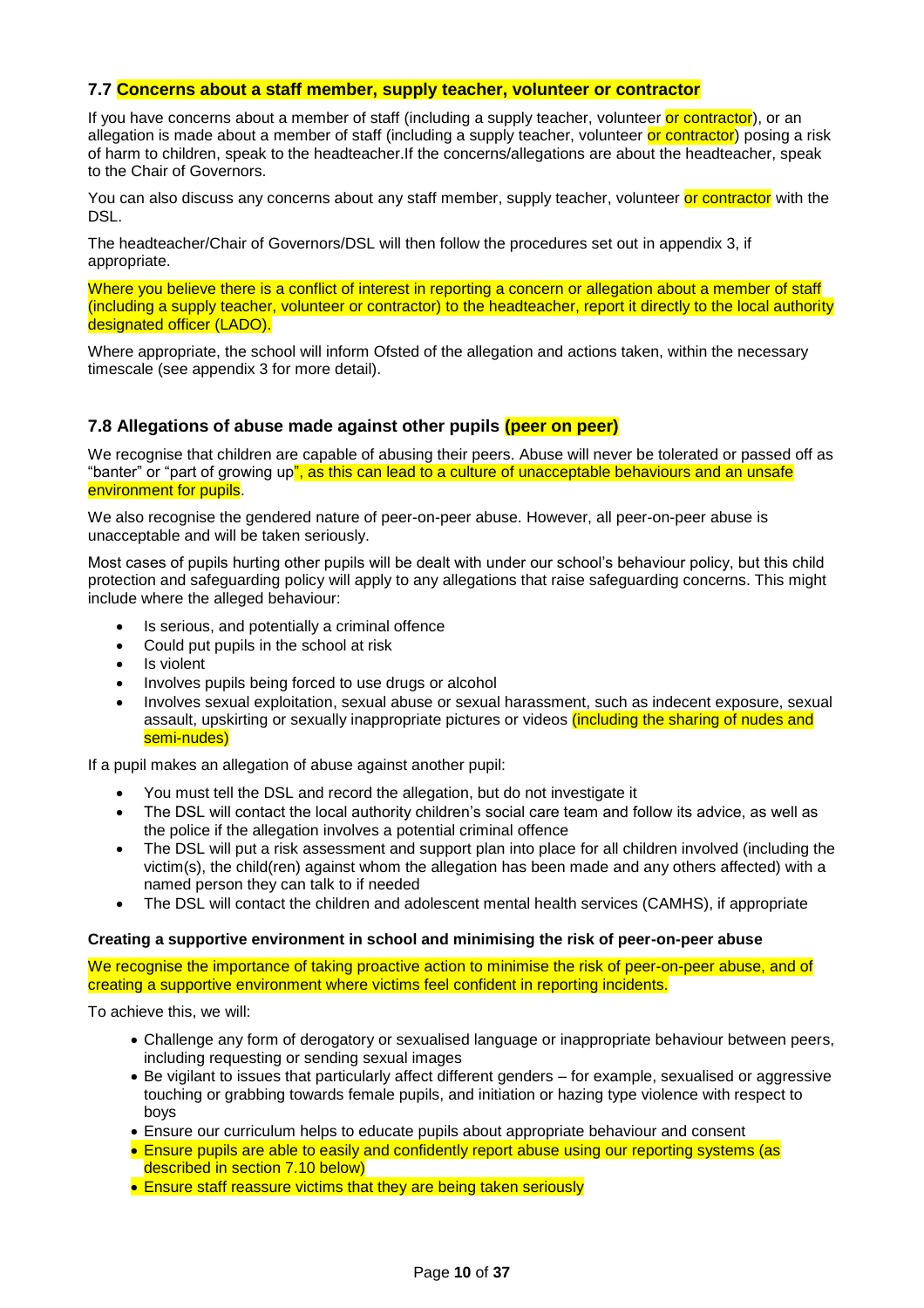#### **Ensure staff are trained to understand:**

- $\circ$  How to recognise the indicators and signs of peer-on-peer abuse, and know how to identify it and respond to reports
- $\circ$  That even if there are no reports of peer-on-peer abuse in school, it does not mean it is not happening – staff should maintain an attitude of "it could happen here"
- $\circ$  That if they have any concerns about a child's welfare, they should act on them immediately rather than wait to be told, and that victims may not always make a direct report. For example:
	- Children can show signs or act in ways they hope adults will notice and react to
		- A friend may make a report
	- A member of staff may overhear a conversation
	- A child's behaviour might indicate that something is wrong
- $\circ$  That certain children may face additional barriers to telling someone because of their vulnerability, disability, gender, ethnicity and/or sexual orientation
- $\circ$  That a pupil harming a peer could be a sign that the child is being abused themselves, and that this would fall under the scope of this policy
- $\circ$  The important role they have to play in preventing peer-on-peer abuse and responding where they believe a child may be at risk from it
- $\circ$  That they should speak to the DSL if they have any concerns

# **7.9 Sharing of nudes and semi-nudes ('sexting')**

#### **Your responsibilities when responding to an incident**

If you are made aware of an incident involving the consensual or non-consensual sharing of nude or seminude images/videos (also known as 'sexting' or 'youth produced sexual imagery'), you must report it to the DSL immediately.

You must **not**:

- View, download or share the imagery yourself, or ask a pupil to share or download it. If you have already viewed the imagery by accident, you must report this to the DSL
- Delete the imagery or ask the pupil to delete it
- Ask the pupil(s) who are involved in the incident to disclose information regarding the imagery (this is the DSL's responsibility)
- Share information about the incident with other members of staff, the pupil(s) it involves or their, or other, parents and/or carers
- Say or do anything to blame or shame any young people involved

You should explain that you need to report the incident, and reassure the pupil(s) that they will receive support and help from the DSL.

#### **Initial review meeting**

Following a report of an incident, the DSL will hold an initial review meeting with appropriate school staff. This meeting will consider the initial evidence and aim to determine:

- Whether there is an immediate risk to pupil(s)
- If a referral needs to be made to the police and/or children's social care
- If it is necessary to view the imagery in order to safeguard the young person (in most cases, imagery should not be viewed)
- What further information is required to decide on the best response
- Whether the imagery has been shared widely and via what services and/or platforms (this may be unknown)
- Whether immediate action should be taken to delete or remove images from devices or online services
- Any relevant facts about the pupils involved which would influence risk assessment
- If there is a need to contact another school, college, setting or individual
- Whether to contact parents or carers of the pupils involved (in most cases parents should be involved)

The DSL will make an immediate referral to police and/or children's social care if:

- The incident involves an adult
- There is reason to believe that a young person has been coerced, blackmailed or groomed, or if there are concerns about their capacity to consent (for example owing to special educational needs)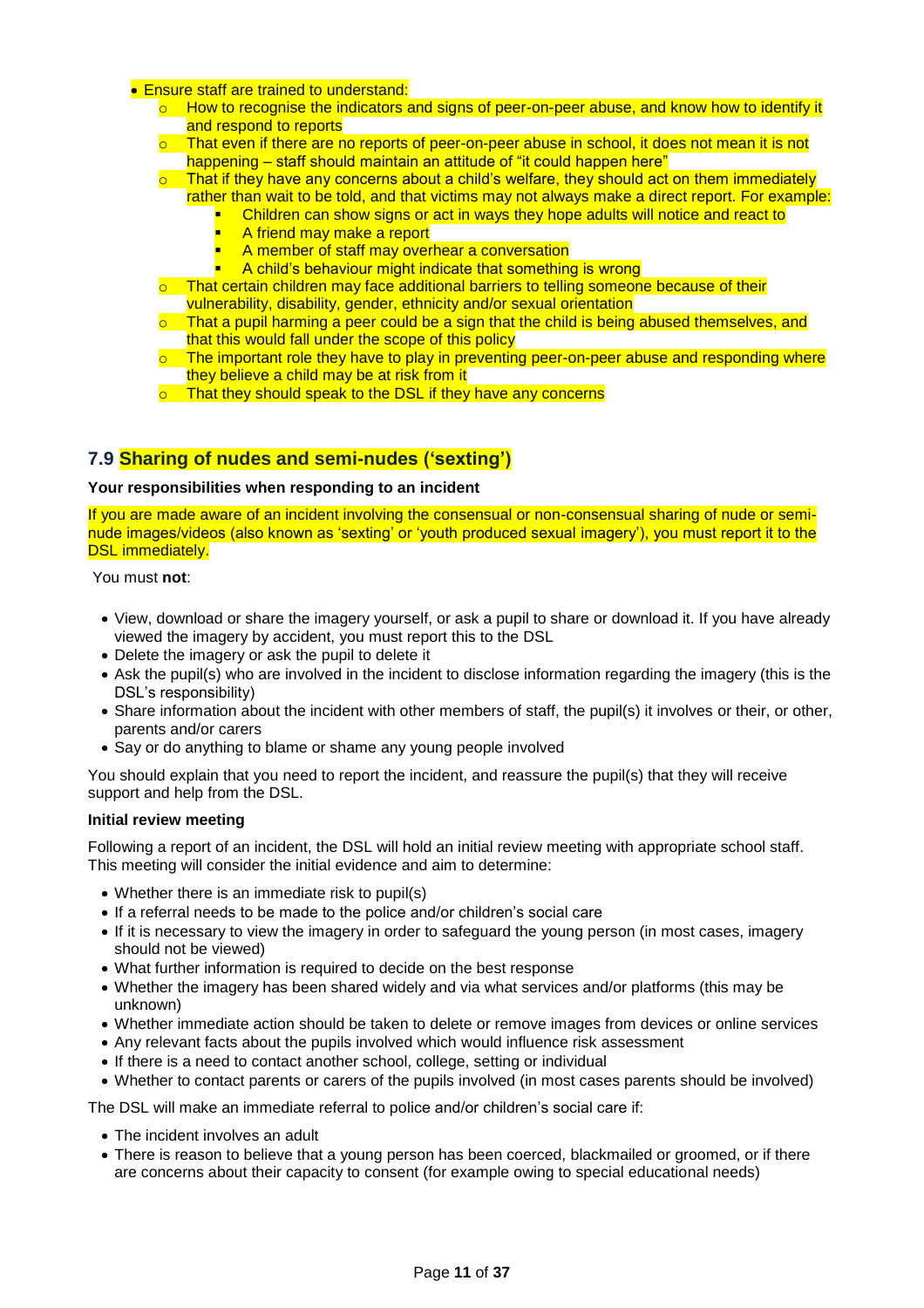- What the DSL knows about the imagery suggests the content depicts sexual acts which are unusual for the young person's developmental stage, or are violent
- The imagery involves sexual acts and any pupil in the imagery is under 13
- The DSL has reason to believe a pupil is at immediate risk of harm owing to the sharing of the imagery (for example, the young person is presenting as suicidal or self-harming)

If none of the above apply then the DSL, in consultation with the headteacher and other members of staff as appropriate, may decide to respond to the incident without involving the police or children's social care.

#### **Further review by the DSL**

If at the initial review stage a decision has been made not to refer to police and/or children's social care, the DSL will conduct a further review.

They will hold interviews with the pupils involved (if appropriate) to establish the facts and assess the risks.

If at any point in the process there is a concern that a pupil has been harmed or is at risk of harm, a referral will be made to children's social care and/or the police immediately.

#### **Informing parents**

The DSL will inform parents at an early stage and keep them involved in the process, unless there is a good reason to believe that involving them would put the pupil at risk of harm.

#### **Recording incidents**

All sexting incidents and the decisions made in responding to them will be recorded. The record-keeping arrangements set out in section 14 of this policy also apply to recording incidents of the sharing of nudes and semi-nudes.

#### **Curriculum coverage**

Pupils are taught about the issues surrounding the sharing of nudes and semi-nudes as part of our PSHE education and computing programmes in key stage two. Teaching covers the following in relation to sexting:

- What it is
- How it is most likely to be encountered
- The consequences of requesting, forwarding or providing such images, including when it is and is not abusive
- Issues of legality
- The risk of damage to people's feelings and reputation
- Pupils also learn the strategies and skills needed to manage:
- Specific requests or pressure to provide (or forward) such images
- The receipt of such images

This policy on the sharing of nudes and semi-nudes is also shared with pupils so they are aware of the processes the school will follow in the event of an incident.

# **7.10 Reporting systems for our pupils**

Where there is a safeguarding concern, we will take the child's wishes and feelings into account when determining what action to take and what services to provide.

We recognise the importance of ensuring pupils feel safe and comfortable to come forward and report any concerns and/or allegations.

To achieve this, we will:

- **Ensure that pupils know how to report abuse through assemblies and circle times.**
- Reports can be made by speaking to any trusted adult, or more specifically the DSLs. These will be investigated and logged on myconcern.
- Make it clear to pupils that their concerns will be taken seriously, and that they can safely express their views and give feedback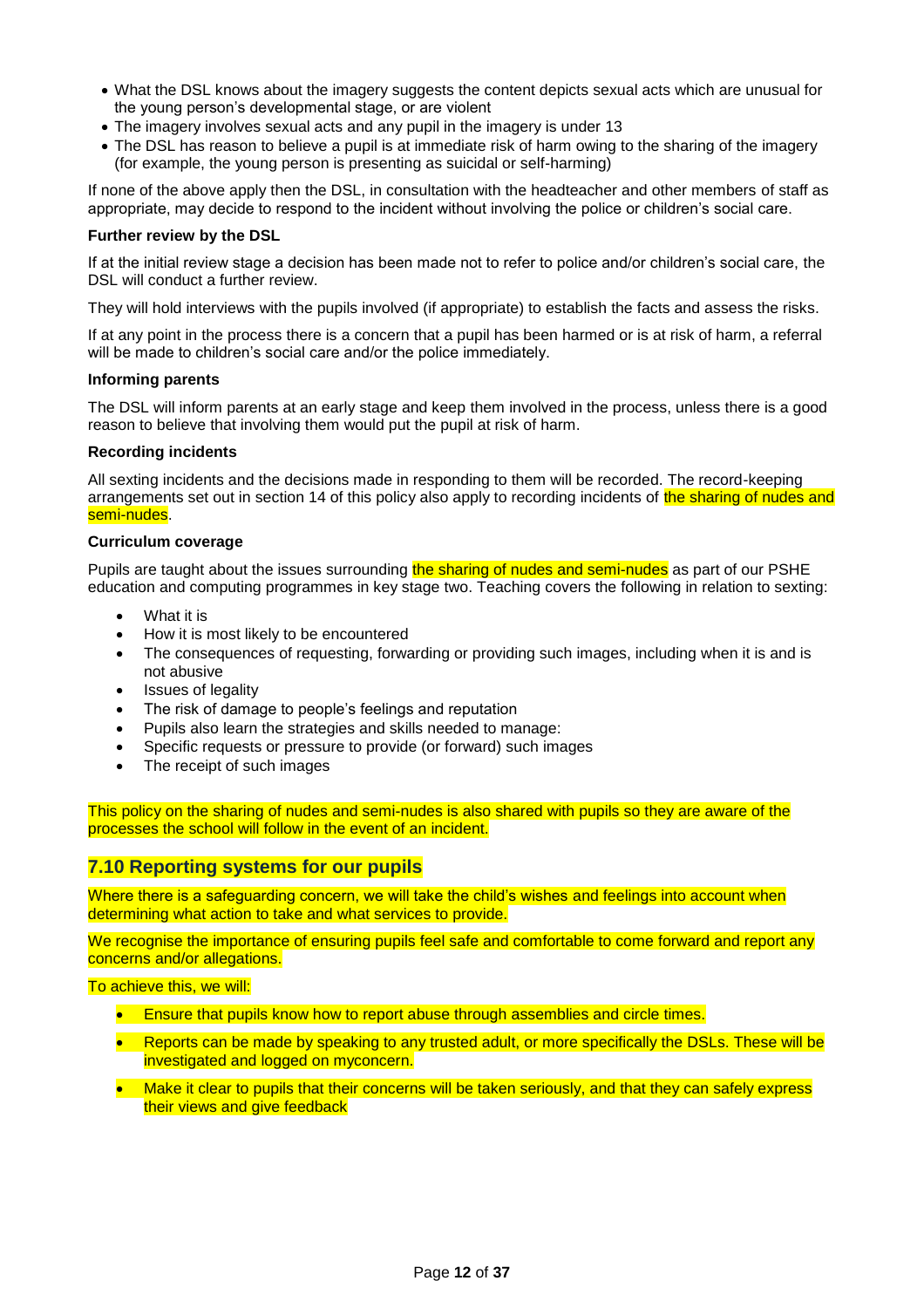# <span id="page-12-0"></span>**8. Online safety and the use of mobile technology**

We recognise the importance of safeguarding children from potentially harmful and inappropriate online material, and we understand that technology is a significant component in many safeguarding and wellbeing issues.

To address this, our school aims to:

- Have robust processes in place to ensure the online safety of pupils, staff, volunteers and governors
- Protect and educate the whole school community in its safe and responsible use of technology, including mobile and smart technology (which we refer to as 'mobile phones')
- Set clear quidelines for the use of mobile phones for the whole school community
- Establish clear mechanisms to identify, intervene in and escalate any incidents or concerns, where **appropriate**

### **The 4 key categories of risk**

Our approach to online safety is based on addressing the following categories of risk:

- **Content** being exposed to illegal, inappropriate or harmful content, such as pornography, fake news, racism, misogyny, self-harm, suicide, anti-Semitism, radicalisation and extremism
- **Contact** being subjected to harmful online interaction with other users, such as peer-to-peer pressure, commercial advertising and adults posing as children or young adults with the intention to groom or exploit them for sexual, criminal, financial or other purposes
- **Conduct** personal online behaviour that increases the likelihood of, or causes, harm, such as making, sending and receiving explicit images (e.g. consensual and non-consensual sharing of nudes and semi-nudes and/or pornography), sharing other explicit images and online bullying; and
- **Commerce** risks such as online gambling, inappropriate advertising, phishing and/or financial scams

#### **To meet our aims and address the risks above we will:**

- Educate pupils about online safety as part of our curriculum. For example:
	- The safe use of social media, the internet and technology
	- o Keeping personal information private
	- o How to recognise unacceptable behaviour online
	- $\circ$  How to report any incidents of cyber-bullying, ensuring pupils are encouraged to do so, including where they are a witness rather than a victim
- Train staff, as part of their induction, on safe internet use and online safeguarding issues including cyber-bullying and the risks of online radicalisation. All staff members will receive refresher training at least once each academic year
- Educate parents/carers about online safety via our website, communications sent directly to them and during parents' evenings. We will also share clear procedures with them so they know how to raise concerns about online safety
- Make sure staff are aware of any restrictions placed on them with regards to the use of their mobile phone and cameras, for example that:
	- Staff are allowed to bring their personal phones to school for their own use, but will limit such use to non-contact time when pupils are not present
	- o Staff will not take pictures or recordings of pupils on their personal phones or cameras
- Make all pupils, parents/carers, staff, volunteers and governors aware that they are expected to sign an agreement regarding the acceptable use of the internet in school, use of the school's ICT systems and use of their mobile and smart technology
- **Explain the sanctions we will use if a pupil is in breach of our policies on the acceptable use of the** internet and mobile phones
- Make sure all staff, pupils and parents/carers are aware that staff have the power to search pupils' phones, as set out in the [DfE's guidance on searching, screening and confiscation](https://www.gov.uk/government/publications/searching-screening-and-confiscation)
- Put in place robust filtering and monitoring systems to limit children's exposure to the 4 key categories of risk (described above) from the school's IT systems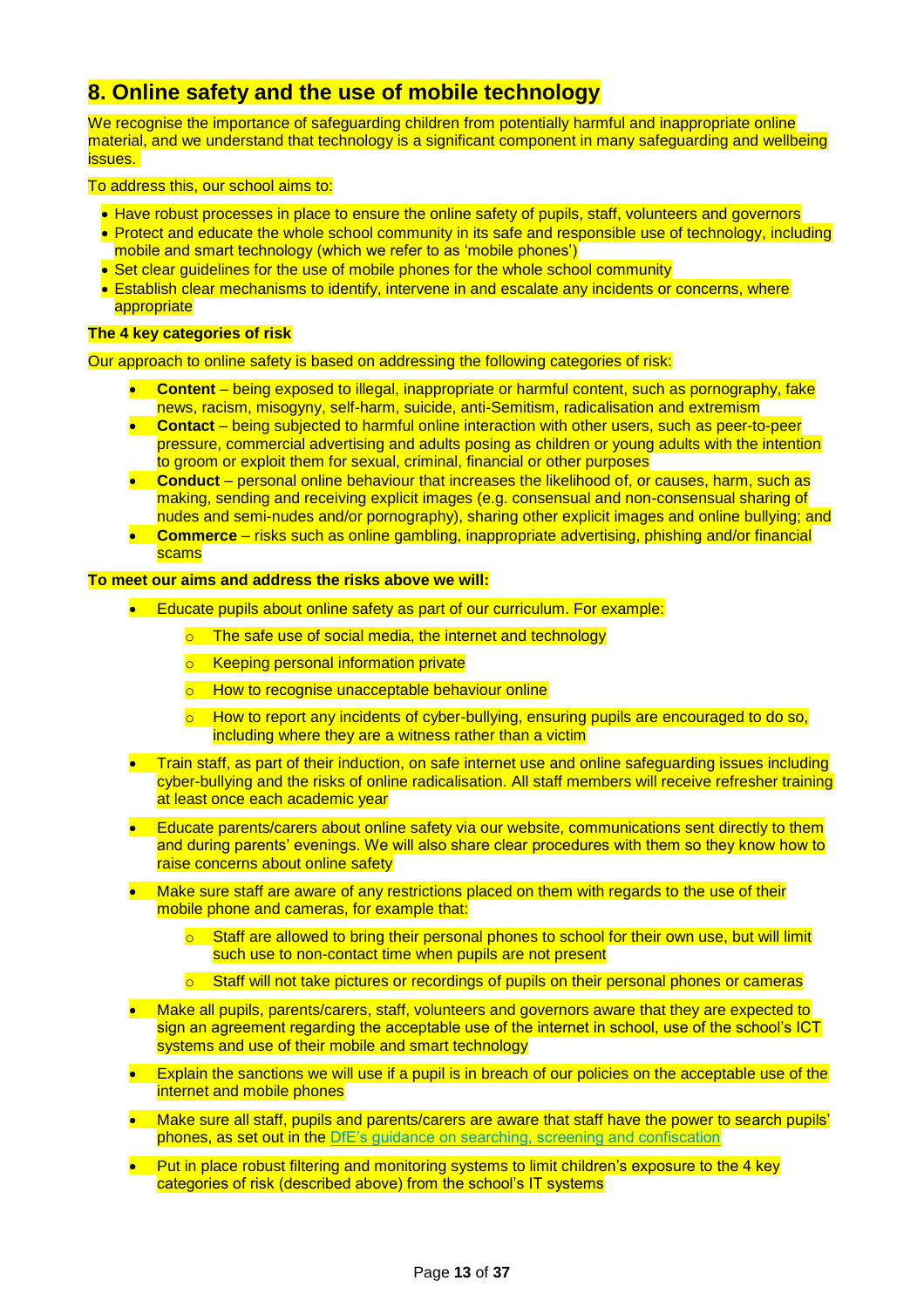Carry out a l review of our approach to online safety, supported by a risk assessment that considers and reflects the risks faced by our school community.

This section summarises our approach to online safety and mobile phone use. For comprehensive details about our school's policy on online safety and the use of mobile phones, please refer to our online safety policy and acceptable use policy, which you can find on our website.

# <span id="page-13-0"></span>**9. Notifying parents or carers**

Where appropriate, we will discuss any concerns about a child with the child's parents or carers. The DSL will normally do this in the event of a suspicion or disclosure.

Other staff will only talk to parents or carers about any such concerns following consultation with the DSL.

If we believe that notifying the parents or carers would increase the risk to the child, we will discuss this with the local authority children's social care team before doing so.

In the case of allegations of abuse made against other children, we will normally notify the parents or carers of all the children involved.

# <span id="page-13-1"></span>**10. Pupils with special educational needs and disabilities**

We recognise that pupils with special educational needs (SEN) or disabilities or certain health conditions can face additional safeguarding challenges. Additional barriers can exist when recognising abuse and neglect in this group, including:

- Assumptions that indicators of possible abuse such as behaviour, mood and injury relate to the child's disability without further exploration
- Pupils being more prone to peer group isolation than other pupils
- The potential for pupils with SEN and disabilities being disproportionally impacted by behaviours such as bullying, without outwardly showing any signs
- Communication barriers and difficulties in overcoming these barriers

# <span id="page-13-2"></span>**11. Pupils with a social worker**

Pupils may need a social worker due to safeguarding or welfare needs. We recognise that a child's experiences of adversity and trauma can leave them vulnerable to further harm as well as potentially creating barriers to attendance, learning, behaviour and mental health.

The DSL and all members of staff will work with and support social workers to help protect vulnerable children.

Where we are aware that a pupil has a social worker, the DSL will always consider this fact to ensure any decisions are made in the best interests of the pupil's safety, welfare and educational outcomes. For example, it will inform decisions about:

- Responding to unauthorised absence or missing education where there are known safeguarding risks
- The provision of pastoral and/or academic support

# <span id="page-13-3"></span>**12. Looked-after and previously looked-after children**

We will ensure that staff have the skills, knowledge and understanding to keep looked-after children and previously looked-after children safe. In particular, we will ensure that:

- Appropriate staff have relevant information about children's looked after legal status, contact arrangements with birth parents or those with parental responsibility, and care arrangements
- The DSL has details of children's social workers and relevant virtual school heads

We have appointed a designated teacher, Mrs Vickery-Cox, who is responsible for promoting the educational achievement of looked-after children and previously looked-after children in line with [statutory guidance.](https://www.gov.uk/government/publications/designated-teacher-for-looked-after-children)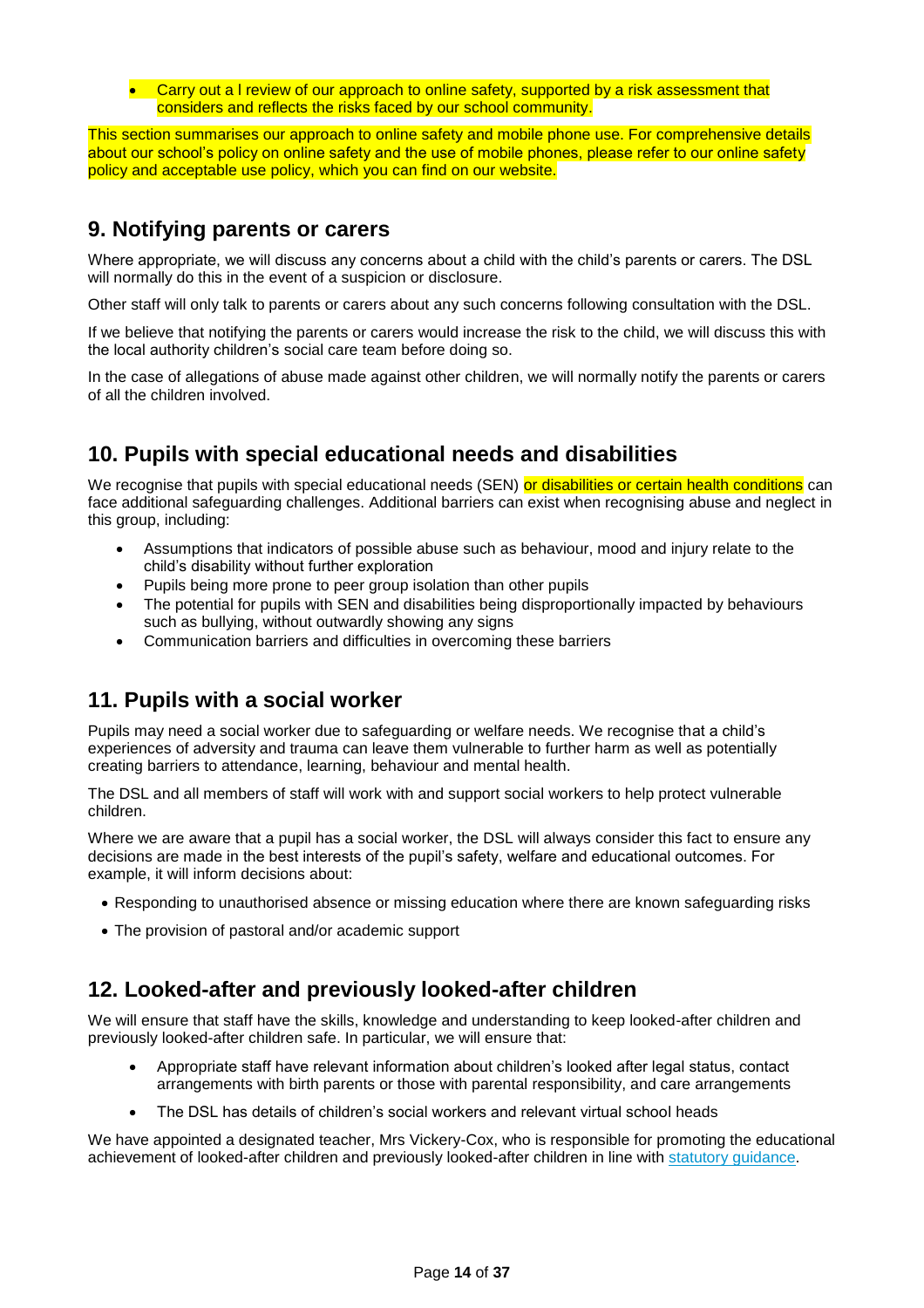The designated teacher is appropriately trained and has the relevant qualifications and experience to perform the role.

As part of their role, the designated teacher will:

- Work closely with the DSL to ensure that any safeguarding concerns regarding looked-after and previously looked-after children are quickly and effectively responded to
- Work with virtual school heads to promote the educational achievement of looked-after and previously looked-after children, including discussing how pupil premium plus funding can be best used to support looked-after children and meet the needs identified in their personal education plans

# <span id="page-14-0"></span>**13. Complaints and concerns about school safeguarding practices**

# **13.1 Complaints against staff**

Complaints against staff that are likely to require a child protection investigation will be handled in accordance with our procedures for dealing with allegations of abuse made against staff (see appendix 3).

# **13.2 Other complaints**

Providers must put in place a written procedure for dealing with concerns and complaints from parents and/or carers, and must keep a written record of any complaints, and their outcome. All providers must investigate written complaints relating to their fulfilment of the EYFS requirements and notify complainants of the outcome of the investigation within 28 days of having received the complaint. The record of complaints must be made available to Ofsted or the relevant childminder agency on request.

# **13.3 Whistle-blowing**

Staff who are concerned about the conduct of a colleague towards a pupil are undoubtedly placed in a very difficult situation. They may worry they have misunderstood the situation and they will wonder whether a report could jeopardise their colleague's career. All staff must remember that the welfare of the child is paramount. The school's whistleblowing policy enable staff to raise concerns or allegations, initially in confidence and for a sensitive enquiry to take place.

All concerns of poor practice or possible child abuse by colleagues should be reported to the headteacher. Complaints about the headteacher should be reported to the chair of governors.

Staff may also report their concerns directly to children's social care or the police if they believe direct reporting is necessary to secure action.

Refer to the 'Whistleblowing Policy' for more information.

# <span id="page-14-1"></span>**14. Record-keeping**

We will hold records in line with our records retention schedule.

All safeguarding concerns, discussions, decisions made and the reasons for those decisions, must be recorded in writing. If you are in any doubt about whether to record something, discuss it with the DSL.

Non-confidential records will be easily accessible and available. Confidential information and records will be held securely and only available to those who have a right or professional need to see them.

Safeguarding records relating to individual children will be retained for a reasonable period of time after they have left the school.

- Record of concern forms and other written information will be stored in a locked facility and any electronic information will be password protected and only made available to relevant individuals.
- Child protection information will be stored separately from the pupil's school file and the school file will be tagged to indicate that separate information is held.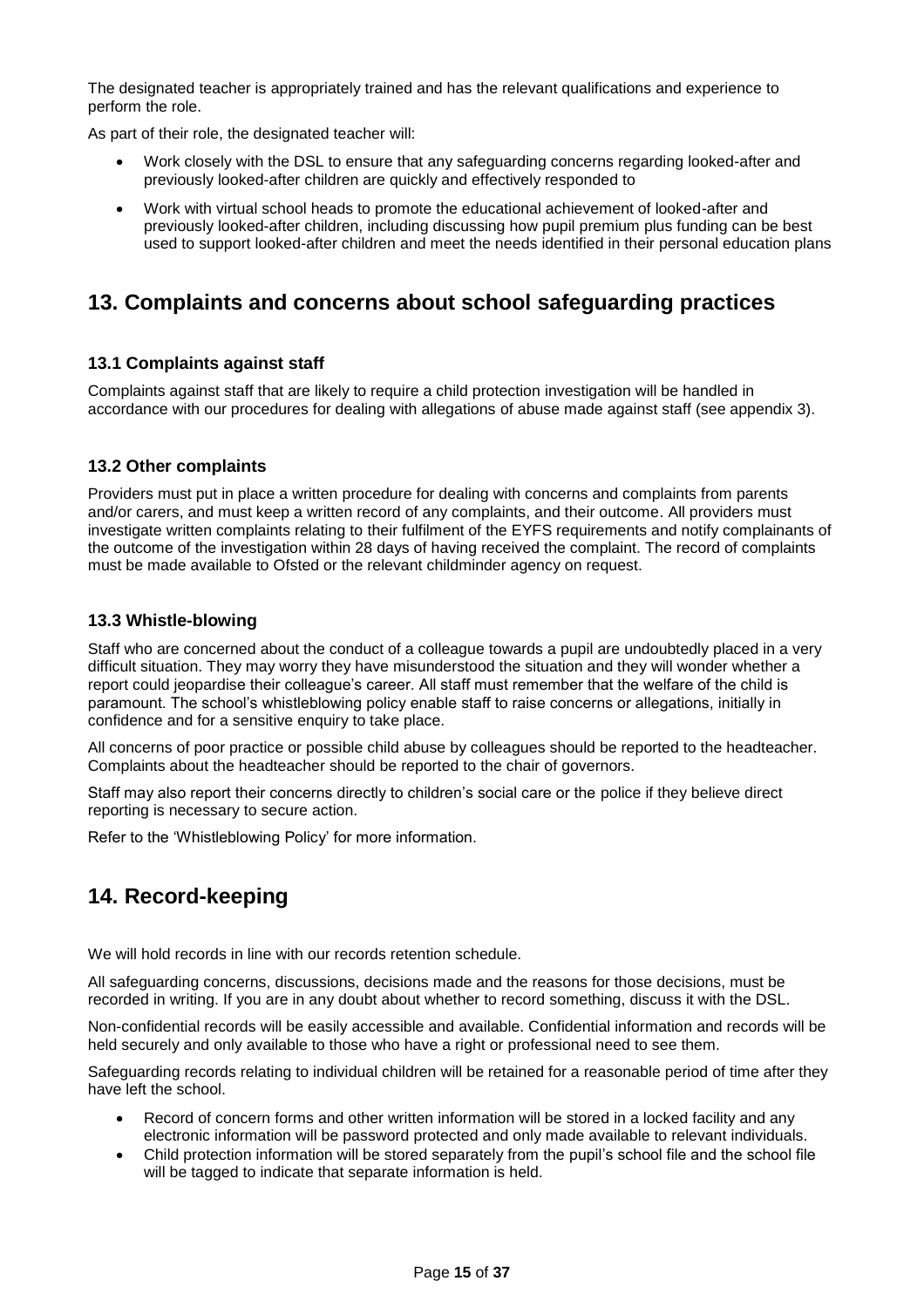- Child protection records will be stored in a locked filing cabinet in a keypad controlled office.
- If a child for whom the school has, or has had, safeguarding concerns moves to another school, the DSL will ensure that their child protection file is forwarded promptly and securely, and separately from the main pupil file. In addition, if the concerns are significant or complex, and/or social services are involved, the DSL will speak to the DSL of the receiving school and provide information to enable them to have time to make any necessary preparations to ensure the safety of the child.

Safeguarding records which contain information about allegations of sexual abuse will be retained for the Independent Inquiry into Child Sexual Abuse (IICSA), for the term of the inquiry.

In addition:

- Appendix 2 sets out our policy on record-keeping specifically with respect to recruitment and preemployment checks
- Appendix 4 sets out our policy on record-keeping with respect to allegations of abuse made against staff

# <span id="page-15-0"></span>**15. Training**

# **15.1 All staff**

All staff members will undertake safeguarding and child protection training at induction, including on whistleblowing procedures, to ensure they understand the school's safeguarding systems and their responsibilities, and can identify signs of possible abuse or neglect. This training will be regularly updated and will be in line with advice from our local safeguarding children board.

This training will be regularly updated and will:

- Be integrated, aligned and considered as part of the whole-school safeguarding approach and wider staff training, and curriculum planning
- Be in line with advice from the 3 safeguarding partners
- Have regard to the Teachers' Standards to support the expectation that all teachers:
	- o Manage behaviour effectively to ensure a good and safe environment o Have a clear understanding of the needs of all pupils

All staff will have training on the government's anti-radicalisation strategy, Prevent, to enable them to identify children at risk of being drawn into terrorism and to challenge extremist ideas.

Staff will also receive regular safeguarding and child protection updates, *including on online safety*, (for example, through emails, e-bulletins and staff meetings) as required, but at least annually.

Contractors who are provided through a private finance initiative (PFI) or similar contract will also receive safeguarding training.

Volunteers will receive appropriate training, if applicable.

# **15.2 The DSL and deputies**

The DSL and deputies will undertake child protection and safeguarding training at least every 2 years.

In addition, they will update their knowledge and skills at regular intervals and at least annually (for example, through e-bulletins, meeting other DSLs, or taking time to read and digest safeguarding developments).

They will also undertake Prevent awareness training.

### **15.3 Governors**

All governors receive training about safeguarding, to make sure they have the knowledge and information needed to perform their functions and understand their responsibilities.

As the Chair of Governors may be required to act as the 'case manager' in the event that an allegation of abuse is made against the headteacher, they receive training in managing allegations for this purpose.

#### **15.4 Recruitment – interview/appointment panels**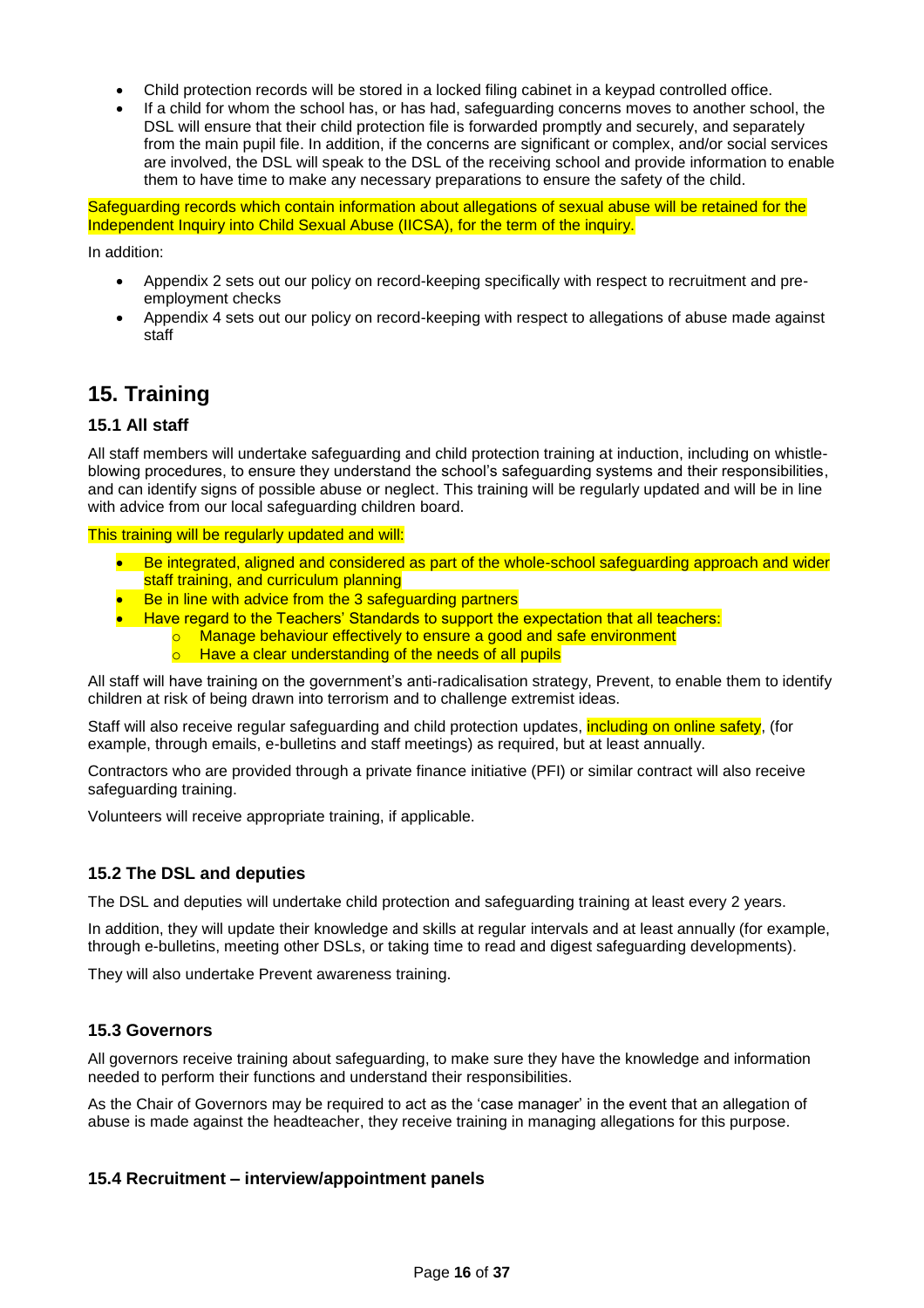At least one person on any interview/appointment panel for a post at the school will have undertaken safer recruitment training. This will cover, as a minimum, the contents of the Department for Education's statutory guidance, Keeping Children Safe in Education, and be in line with local safeguarding procedures.

### **15.5 Staff who have contact with pupils and families**

All staff who have contact with children and families will have supervisions which will provide them with support, coaching and training, promote the interests of children and allow for confidential discussions of sensitive issues.

# **16.Monitoring arrangements**

This policy will be reviewed **annually** by the DSL. At every review, it will be approved by the full governing board.

# **17. Links with other policies**

This policy links to the following policies and procedures:

- Behaviour (inc. anti-bullying)
- Staff Handbook [behaviour/code of conduct]
- Complaints
- Health and safety
- Attendance
- Acceptable Use and Online safety
- Sex and relationship education
- First aid
- Curriculum
- Privacy notices
- Whistleblowing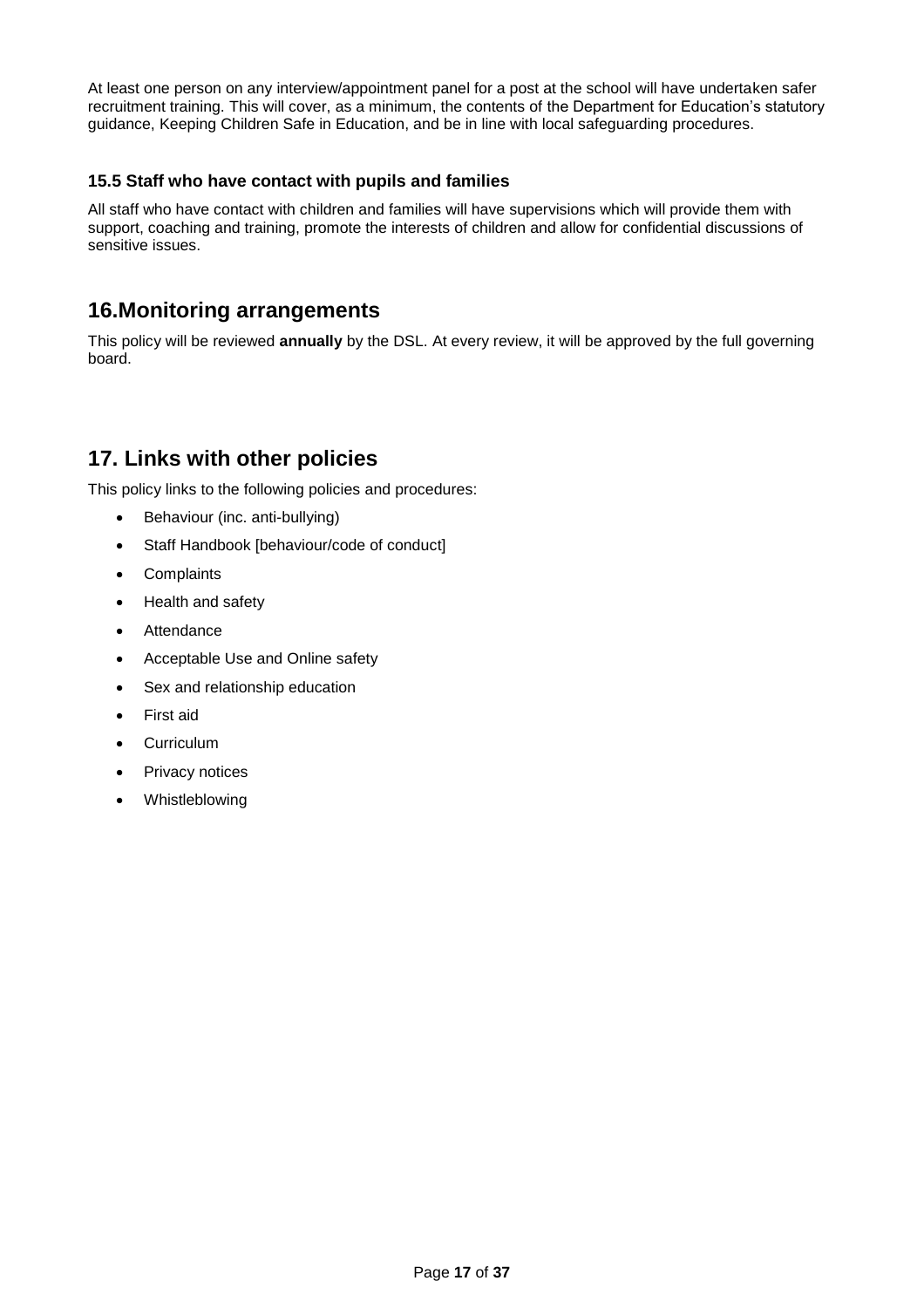**These appendices are based on the Department for Education's statutory guidance, Keeping Children Safe in Education.**

# <span id="page-17-0"></span>**Appendix 1: types of abuse**

Abuse, including neglect, and safeguarding issues are rarely standalone events that can be covered by one definition or label. In most cases, multiple issues will overlap.

**Physical abuse** may involve hitting, shaking, throwing, poisoning, burning or scalding, drowning, suffocating or otherwise causing physical harm to a child. Physical harm may also be caused when a parent or carer fabricates the symptoms of, or deliberately induces, illness in a child.

**Emotional abuse** is the persistent emotional maltreatment of a child such as to cause severe and adverse effects on the child's emotional development. Some level of emotional abuse is involved in all types of maltreatment of a child, although it may occur alone.

Emotional abuse may involve:

Conveying to a child that they are worthless or unloved, inadequate, or valued only insofar as they meet the needs of another person

Not giving the child opportunities to express their views, deliberately silencing them or 'making fun' of what they say or how they communicate

Age or developmentally inappropriate expectations being imposed on children. These may include interactions that are beyond a child's developmental capability, as well as overprotection and limitation of exploration and learning, or preventing the child participating in normal social interaction

Seeing or hearing the ill-treatment of another

Serious bullying (including cyberbullying), causing children frequently to feel frightened or in danger, or the exploitation or corruption of children

**Sexual abuse** involves forcing or enticing a child or young person to take part in sexual activities, not necessarily involving a high level of violence, whether or not the child is aware of what is happening. The activities may involve:

Physical contact, including assault by penetration (for example rape or oral sex) or non-penetrative acts such as masturbation, kissing, rubbing and touching outside of clothing

Non-contact activities, such as involving children in looking at, or in the production of, sexual images, watching sexual activities, encouraging children to behave in sexually inappropriate ways, or grooming a child in preparation for abuse (including via the internet)

Sexual abuse is not solely perpetrated by adult males. Women can also commit acts of sexual abuse, as can other children.

**Neglect** is the persistent failure to meet a child's basic physical and/or psychological needs, likely to result in the serious impairment of the child's health or development. Neglect may occur during pregnancy as a result of maternal substance abuse.

Once a child is born, neglect may involve a parent or carer failing to:

Provide adequate food, clothing and shelter (including exclusion from home or abandonment)

Protect a child from physical and emotional harm or danger

Ensure adequate supervision (including the use of inadequate care-givers)

Ensure access to appropriate medical care or treatment

It may also include neglect of, or unresponsiveness to, a child's basic emotional needs.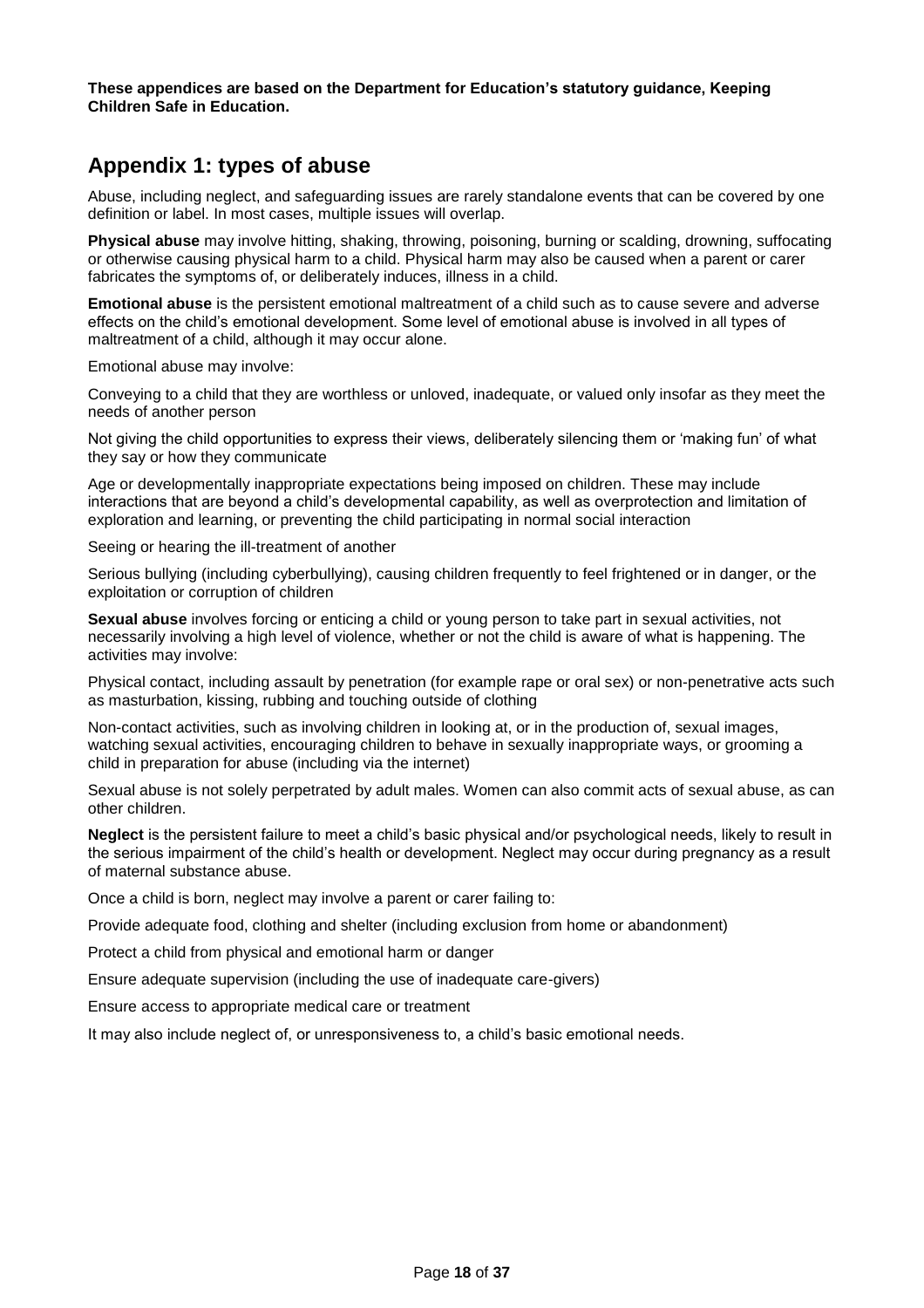# <span id="page-18-0"></span>**Appendix 2: safer recruitment and DBS checks – policy and procedures**

To make sure we recruit suitable people, we will ensure that those involved in the recruitment and employment of staff to work with children have received appropriate safer recruitment training.

We have put the following steps in place during our recruitment and selection process to ensure we are committed to safeguarding and promoting the welfare of children.

#### **Advertising**

When advertising roles, we will make clear:

- Our school's commitment to safeguarding and promoting the welfare of children
- > That safeguarding checks will be undertaken
- **The safeguarding requirements and responsibilities of the role, such as the extent to which the role will** involve contact with children
- Whether or not the role is exempt from the Rehabilitation of Offenders Act 1974 and the amendments to the Exceptions Order 1975, 2013 and 2020. If the role is exempt, certain spent convictions and cautions are 'protected', so they do not need to be disclosed, and if they are disclosed, we cannot take them into account

#### **Application forms**

Our application forms will:

- Include a statement saying that it is an offence to apply for the role if an applicant is barred from engaging in regulated activity relevant to children (where the role involves this type of regulated activity)
- Include a copy of, or link to, our child protection and safequarding policy and our policy on the employment of ex-offenders

#### **Shortlisting**

Our shortlisting process will involve at least 2 people and will:

- Consider any inconsistencies and look for gaps in employment and reasons given for them
- > Explore all potential concerns

Once we have shortlisted candidates, we will ask shortlisted candidates to:

- Complete a self-declaration of their criminal record or any information that would make them unsuitable to work with children, so that they have the opportunity to share relevant information and discuss it at interview stage. The information we will ask for includes:
	- $\circ$  If they have a criminal history
	- o Whether they are included on the barred list
	- $\circ$  Whether they are prohibited from teaching
	- $\circ$  Information about any criminal offences committed in any country in line with the law as applicable in England and Wales
	- o Any relevant overseas information
- Sign a declaration confirming the information they have provided is true

#### **Seeking references and checking employment history**

We will obtain references before interview. Any concerns raised will be explored further with referees and taken up with the candidate at interview.

When seeking references we will:

- **> Not accept open references**
- Liaise directly with referees and verify any information contained within references with the referees
- **Ensure any references are from the candidate's current employer and completed by a senior person.** Where the referee is school based, we will ask for the reference to be confirmed by the headteacher/principal as accurate in respect to disciplinary investigations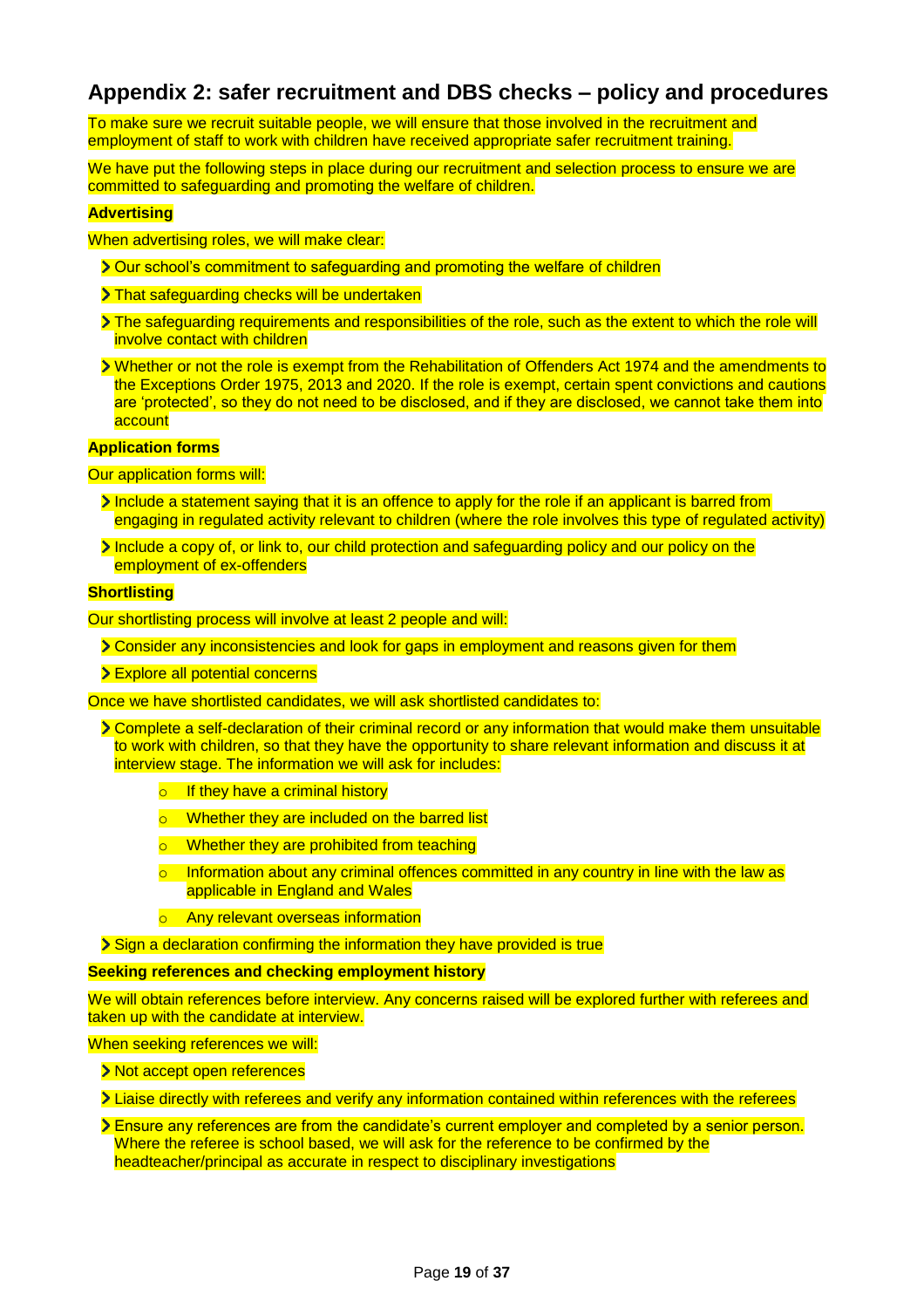- Obtain verification of the candidate's most recent relevant period of employment if they are not currently employed
- Secure a reference from the relevant employer from the last time the candidate worked with children if they are not currently working with children
- Compare the information on the application form with that in the reference and take up any inconsistencies with the candidate
- **> Resolve any concerns before any appointment is confirmed**

#### **Interview and selection**

When interviewing candidates, we will:

- Probe any gaps in employment, or where the candidate has changed employment or location frequently, and ask candidates to explain this
- Explore any potential areas of concern to determine the candidate's suitability to work with children
- **> Record all information considered and decisions made**

#### **Pre-appointment vetting checks**

We will record all information on the checks carried out in the school's single central record (SCR). Copies of these checks, where appropriate, will be held in individuals' personnel files. We follow requirements and best practice in retaining copies of these checks, as set out below.

#### **New staff**

All offers of appointment will be conditional until satisfactory completion of the necessary pre-employment checks. When appointing new staff, we will:

- **> Verify their identity**
- Obtain (via the applicant) an enhanced DBS certificate, including barred list information for those who will be engaging in regulated activity (see definition below). We will obtain the certificate before, or as soon as practicable after, appointment, including when using the DBS update service. We will not keep a copy of the certificate for longer than 6 months, but when the copy is destroyed we may still keep a record of the fact that vetting took place, the result of the check and recruitment decision taken
- Obtain a separate barred list check if they will start work in regulated activity before the DBS certificate is available
- Verify their mental and physical fitness to carry out their work responsibilities
- Verify their right to work in the UK. We will keep a copy of this verification for the duration of the member of staff's employment and for 2 years afterwards
- Yerify their professional qualifications, as appropriate
- Ensure they are not subject to a prohibition order if they are employed to be a teacher
- Carry out further additional checks, as appropriate, on candidates who have lived or worked outside of the UK. Where available, these will include:
	- o For all staff, including teaching positions: [criminal records checks for overseas applicants](https://www.gov.uk/government/publications/criminal-records-checks-for-overseas-applicants)
	- $\circ$  For teaching positions: obtaining a letter of professional standing from the professional regulating authority in the country where the applicant has worked

\* Management positions are most likely to include, but are not limited to, headteachers, principals and deputy/assistant headteachers.

We will ensure that appropriate checks are carried out to ensure that individuals are not disqualified under the 2018 Childcare Disqualification Regulations and Childcare Act 2006. Where we take a decision that an individual falls outside of the scope of these regulations and we do not carry out such checks, we will retain a record of our assessment on the individual's personnel file. This will include our evaluation of any risks and control measures put in place, and any advice sought.

**Regulated activity** means a person who will be: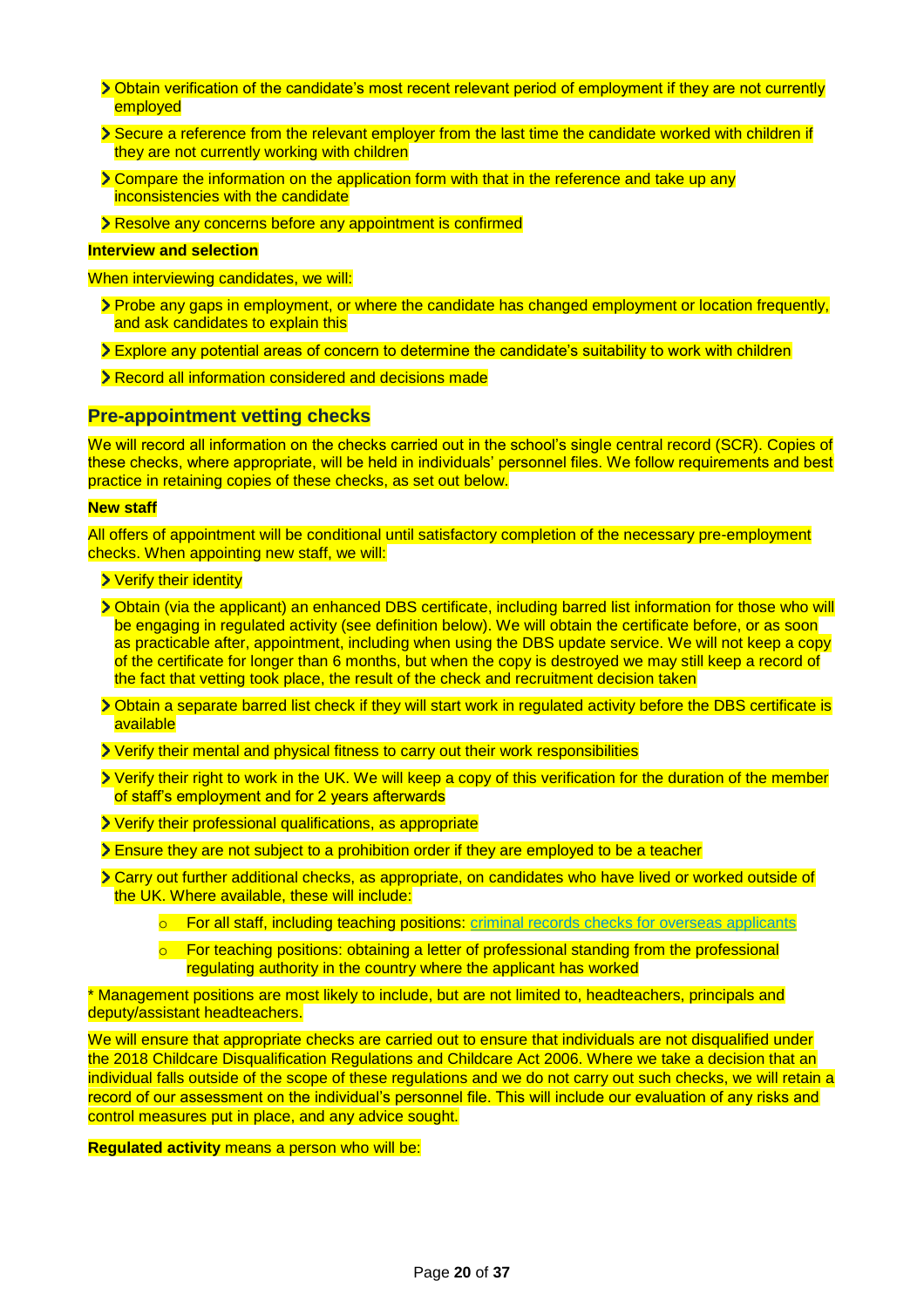- Responsible, on a regular basis in a school or college, for teaching, training, instructing, caring for or supervising children; or
- Carrying out paid, or unsupervised unpaid, work regularly in a school or college where that work provides an opportunity for contact with children; or
- Engaging in intimate or personal care or overnight activity, even if this happens only once and regardless of whether they are supervised or not

#### **Existing staff**

In certain circumstances we will carry out all the relevant checks on existing staff as if the individual was a new member of staff. These circumstances are when:

- There are concerns about an existing member of staff's suitability to work with children; or
- An individual moves from a post that is not regulated activity to one that is; or
- There has been a break in service of 12 weeks or more

We will refer to the DBS anyone who has harmed, or poses a risk of harm, to a child or vulnerable adult where:

- We believe the individual has engaged in [relevant conduct;](https://www.gov.uk/guidance/making-barring-referrals-to-the-dbs#relevant-conduct-in-relation-to-children) or
- We believe the individual has received a caution or conviction for a relevant (automatic barring either with or without the right to make representations) offence, under the Safeguarding Vulnerable Groups [Act 2006 \(Prescribed Criteria and Miscellaneous Provisions\) Regulations 2009;](http://www.legislation.gov.uk/uksi/2009/37/contents/made) or
- We believe the 'harm test' is satisfied in respect of the individual (i.e. they may harm a child or vulnerable adult or put them at risk of harm); and
- The individual has been removed from working in regulated activity (paid or unpaid) or would have been removed if they had not left

# **Agency and third-party staff**

We will obtain written notification from any agency or third-party organisation that it has carried out the necessary safer recruitment checks that we would otherwise perform. We will also check that the person presenting themselves for work is the same person on whom the checks have been made.

# **Contractors**

We will ensure that any contractor, or any employee of the contractor, who is to work at the school has had the appropriate level of DBS check (this includes contractors who are provided through a PFI or similar contract). This will be:

An enhanced DBS check with barred list information for contractors engaging in regulated activity

An enhanced DBS check, not including barred list information, for all other contractors who are not in regulated activity but whose work provides them with an opportunity for regular contact with children

We will obtain the DBS check for self-employed contractors.

We will not keep copies of such checks for longer than 6 months.

Contractors who have not had any checks will not be allowed to work unsupervised or engage in regulated activity under any circumstances.

We will check the identity of all contractors and their staff on arrival at the school.

For self-employed contractors such as music teachers or sports coaches,we will ensure that appropriate checks are carried out to ensure that individuals are not disqualified under the 2018 Childcare Disqualification Regulations and Childcare Act 2006. Where we decide that an individual falls outside of the scope of these regulations and we do not carry out such checks, we will retain a record of our assessment. This will include our evaluation of any risks and control measures put in place, and any advice sought.

#### **Trainee/student teachers**

Where applicants for initial teacher training are salaried by us, we will ensure that all necessary checks are carried out.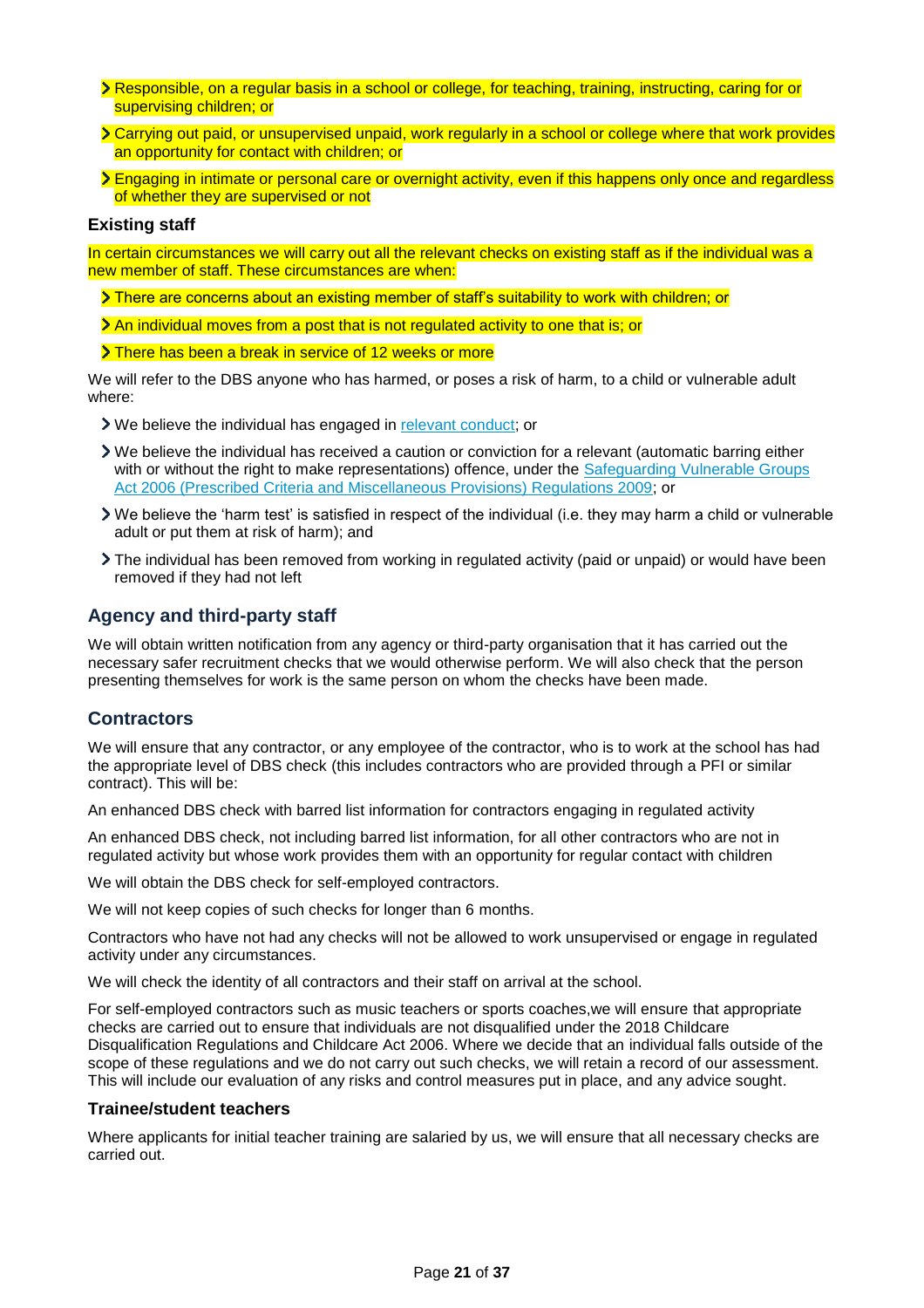Where trainee teachers are fee-funded, we will obtain written confirmation from the training provider that necessary checks have been carried out and that the trainee has been judged by the provider to be suitable to work with children.

In both cases, this includes checks to ensure that individuals are not disqualified under the 2018 Childcare Disqualification Regulations and Childcare Act 2006.

#### **Volunteers**

We will:

Never leave an unchecked volunteer unsupervised or allow them to work in regulated activity

Obtain an enhanced DBS check with barred list information for all volunteers who are new to working in regulated activity

Carry out a risk assessment when deciding whether to seek an enhanced DBS check without barred list information for any volunteers not engaging in regulated activity. We will retain a record of this risk assessment

Ensure that appropriate checks are carried out to ensure that individuals are not disqualified under the 2018 Childcare Disqualification Regulationsand Childcare Act 2006. Where we decide that an individual falls outside of the scope of these regulations and we do not carry out such checks, we will retain a record of our assessment. This will include our evaluation of any risks and control measures put in place, and any advice sought

#### **Governors**

All governors will have an enhanced DBS check without barred list information.

They will have an enhanced DBS check with barred list information if working in regulated activity.

All governors will also have a section 128 check (as a section 128 direction disqualifies an individual from being a maintained school governor).

### **Staff working in alternative provision settings**

Where we place a pupil with an alternative provision provider, we obtain written confirmation from the provider that they have carried out the appropriate safeguarding checks on individuals working there that we would otherwise perform.

#### **Adults who supervise pupils on work experience**

When organising work experience, we will ensure that policies and procedures are in place to protect children from harm.

We will also consider whether it is necessary for barred list checks to be carried out on the individuals who supervise a pupil under 16 on work experience. This will depend on the specific circumstances of the work experience, including the nature of the supervision, the frequency of the activity being supervised, and whether the work is regulated activity.

#### **Pupils staying with host families**

Where the school makes arrangements for pupils to be provided with care and accommodation by a host family to which they are not related (for example, during a foreign exchange visit), we will request enhanced DBS checks with barred list information on those people.

Where the school is organising such hosting arrangements overseas and host families cannot be checked in the same way, we will work with our partner schools abroad to ensure that similar assurances areundertaken prior to the visit.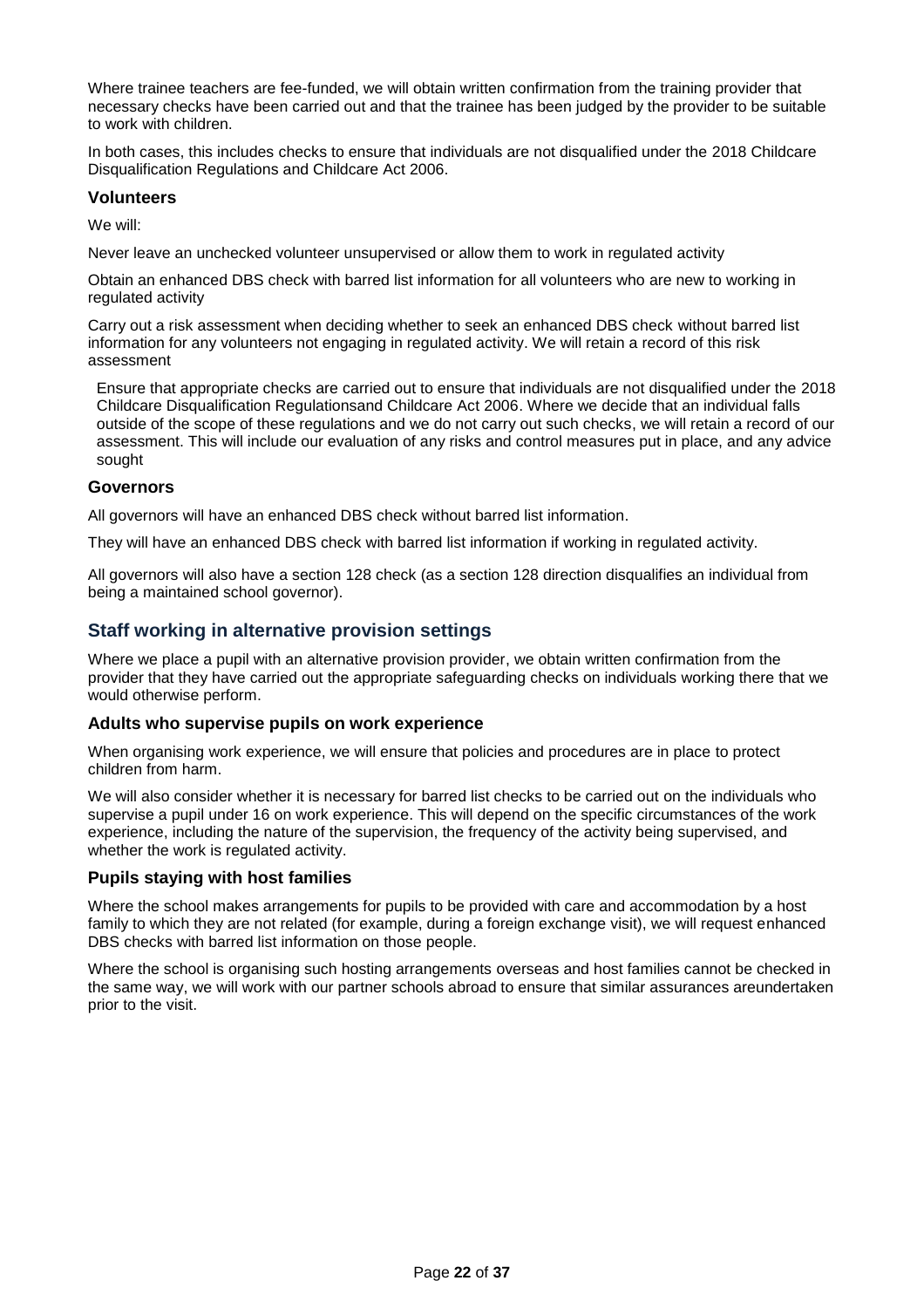# <span id="page-22-0"></span>**Appendix 3: allegations of abuse made against staff**

# **Section 1: allegations that may meet the harms threshold**

This section applies to all cases in which it is alleged that a current member of staff, including a supply teacher, volunteer or contractor, has:

- **>** Behaved in a way that has harmed a child, or may have harmed a child, and/or
- Possibly committed a criminal offence against or related to a child, and/or
- Behaved towards a child or children in a way that indicates he or she may pose a risk of harm to children, and/or
- Behaved or may have behaved in a way that indicates they may not be suitable to work with children this includes behaviour taking place both inside and outside of school

We will deal with any allegation of abuse quickly, in a fair and consistent way that provides effective child protection while also supporting the individual who is the subject of the allegation.

A 'case manager' will lead any investigation. This will be the headteacher, or the chair of governors where the headteacher is the subject of the allegation. The case manager will be identified at the earliest opportunity.

Our procedures for dealing with allegations will be applied with common sense and judgement.

### **Suspension of the accused until the case is resolved**

Suspension of the accused will not be the default position, and will only be considered in cases where there is reason to suspect that a child or other children is/are at risk of harm, or the case is so serious that there might be grounds for dismissal. In such cases, we will only suspend an individual if we have considered all other options available and there is no reasonable alternative.

Based on an assessment of risk, we will consider alternatives such as:

- Redeployment within the school so that the individual does not have direct contact with the child or children concerned
- Providing an assistant to be present when the individual has contact with children
- Redeploying the individual to alternative work in the school so that they do not have unsupervised access to children
- Moving the child or children to classes where they will not come into contact with the individual, making it clear that this is not a punishment and parents/carers have been consulted
- Temporarily redeploying the individual to another role in a different location, for example to an alternative school or other work for the local authority.

If in doubt, the case manager will seek views from the school's personnel adviser and the designated officer at the local authority, as well as the police and children's social care where they have been involved.

#### **Definitions for outcomes of allegation investigations**

**Substantiated:** there is sufficient evidence to prove the allegation

- **Malicious:** there is sufficient evidence to disprove the allegation and there has been a deliberate act to deceive, or to cause harm to the subject of the allegation
- **False:** there is sufficient evidence to disprove the allegation
- **Unsubstantiated:** there is insufficient evidence to either prove or disprove the allegation (this does not imply guilt or innocence)
- **If Unfounded:** to reflect cases where there is no evidence or proper basis which supports the allegation being made

#### **Procedure for dealing with allegations**

In the event of an allegation that meets the criteria above, the case manager will take the following steps: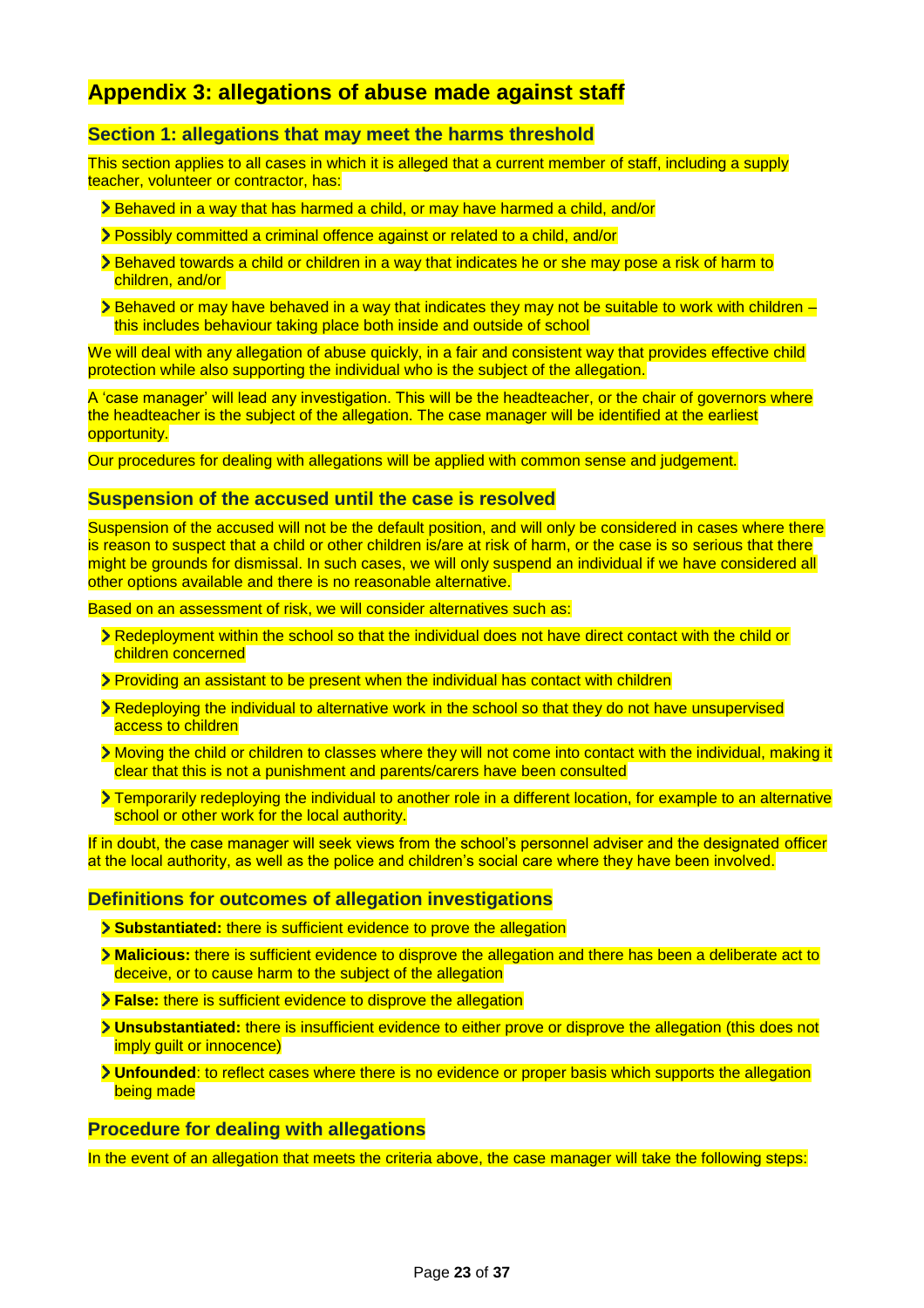- Conduct basic enquiries in line with local procedures to establish the facts to help determine whether there is any foundation to the allegation before carrying on with the steps below
- Discuss the allegation with the designated officer at the local authority. This is to consider the nature, content and context of the allegation and agree a course of action, including whether further enquiries are necessary to enable a decision on how to proceed, and whether it is necessary to involve the police and/or children's social care services. (The case manager may, on occasion, consider it necessary to involve the police *before* consulting the designated officer – for example, if the accused individual is deemed to be an immediate risk to children or there is evidence of a possible criminal offence. In such cases, the case manager will notify the designated officer as soon as practicably possible after contacting the police)
- Inform the accused individual of the concerns or allegations and likely course of action as soon as possible after speaking to the designated officer (and the police or children's social care services, where necessary). Where the police and/or children's social care services are involved, the case manager will only share such information with the individual as has been agreed with those agencies
- Where appropriate (in the circumstances described above), carefully consider whether suspension of the individual from contact with children at the school is justified or whether alternative arrangements such as those outlined above can be put in place. Advice will be sought from the designated officer, police and/or children's social care services, as appropriate
- Where the case manager is concerned about the welfare of other children in the community or the individual's family, they will discuss these concerns with the DSL and make a risk assessment of the situation. If necessary, the DSL may make a referral to children's social care
- **If immediate suspension is considered necessary**, agree and record the rationale for this with the designated officer. The record will include information about the alternatives to suspension that have been considered, and why they were rejected. Written confirmation of the suspension will be provided to the individual facing the allegation or concern within 1 working day, and the individual will be given a named contact at the school and their contact details
- **If it is decided that no further action is to be taken** in regard to the subject of the allegation or concern, record this decision and the justification for it and agree with the designated officer what information should be put in writing to the individual and by whom, as well as what action should follow both in respect of the individual and those who made the initial allegation
- **If it is decided that further action is needed,** take steps as agreed with the designated officer to initiate the appropriate action in school and/or liaise with the police and/or children's social care services as **appropriate**
- Provide effective support for the individual facing the allegation or concern, including appointing a named representative to keep them informed of the progress of the case and considering what other support is appropriate.
- Inform the parents or carers of the child/children involved about the allegation as soon as possible if they do not already know (following agreement with children's social care services and/or the police, if applicable). The case manager will also inform the parents or carers of the requirement to maintain confidentiality about any allegations made against teachers (where this applies) while investigations are ongoing. Any parent or carer who wishes to have the confidentiality restrictions removed in respect of a teacher will be advised to seek legal advice
- Keep the parents or carers of the child/children involved informed of the progress of the case (only in relation to their child – no information will be shared regarding the staff member)
- > Make a referral to the DBS where it is thought that the individual facing the allegation or concern has engaged in conduct that harmed or is likely to harm a child, or if the individual otherwise poses a risk of harm to a child

We will inform Ofsted of any allegations of serious harm or abuse by any person living, working, or looking after children at the premises (whether the allegations relate to harm or abuse committed on the premises or elsewhere), and any action taken in respect of the allegations. This notification will be made as soon as reasonably possible and always within 14 days of the allegations being made.

If the school is made aware that the secretary of state has made an interim prohibition order in respect of an individual, we will immediately suspend that individual from teaching, pending the findings of the investigation by the Teaching Regulation Agency.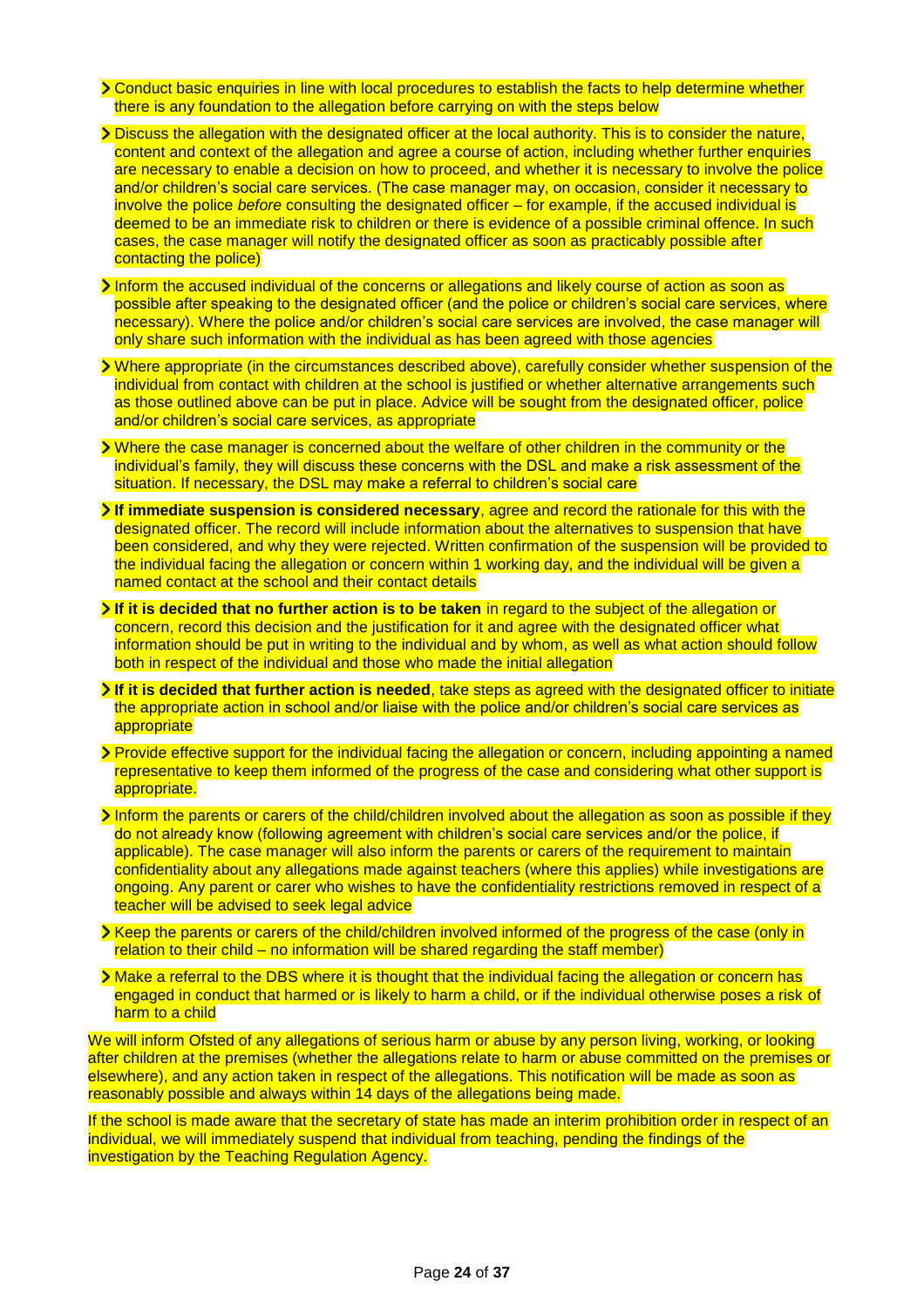Where the police are involved, wherever possible the school will ask the police at the start of the investigation to obtain consent from the individuals involved to share their statements and evidence for use in the school's disciplinary process, should this be required at a later point.

#### **Additional considerations for supply teachers and all contracted staff**

If there are concerns or an allegation is made against someone not directly employed by the school, such as a supply teacher or contracted staff member provided by an agency, we will take the actions below in addition to our standard procedures.

- We will not decide to stop using an individual due to safeguarding concerns without finding out the facts and liaising with our LADO to determine a suitable outcome
- The governing board will discuss with the agency whether it is appropriate to suspend the individual, or redeploy them to another part of the school, while the school carries out the investigation
- We will involve the agency fully, but the school will take the lead in collecting the necessary information and providing it to the LADO as required
- We will address issues such as information sharing, to ensure any previous concerns or allegations known to the agency are taken into account (we will do this, for example, as part of the allegations management meeting or by liaising directly with the agency where necessary)

When using an agency, we will inform them of our process for managing allegations, and keep them updated about our policies as necessary, and will invite the agency's HR manager or equivalent to meetings as appropriate.

#### **Timescales**

We will deal with all allegations as quickly and effectively as possible and will endeavour to comply with the following timescales, where reasonably practicable:

- Any cases where it is clear immediately that the allegation is unsubstantiated or malicious should be resolved within 1 week
- If the nature of an allegation does not require formal disciplinary action, appropriate action should be taken within 3 working days
- If a disciplinary hearing is required and can be held without further investigation, this should be held within 15 working days

However, these are objectives only and where they are not met, we will endeavour to take the required action as soon as possible thereafter.

### **Specific actions**

#### **Action following a criminal investigation or prosecution**

The case manager will discuss with the local authority's designated officer whether any further action, including disciplinary action, is appropriate and, if so, how to proceed, taking into account information provided by the police and/or children's social care services.

#### **Conclusion of a case where the allegation is substantiated**

If the allegation is substantiated and the individual is dismissed or the school ceases to use their services, or the individual resigns or otherwise ceases to provide their services, the school will make a referral to the DBS for consideration of whether inclusion on the barred lists is required.

If the individual concerned is a member of teaching staff, the school will consider whether to refer the matter to the Teaching Regulation Agency to consider prohibiting the individual from teaching.

#### **Individuals returning to work after suspension**

If it is decided on the conclusion of a case that an individual who has been suspended can return to work, the case manager will consider how best to facilitate this.

The case manager will also consider how best to manage the individual's contact with the child or children who made the allegation, if they are still attending the school.

#### **Unsubstantiated, unfounded, false or malicious reports**

If a report is: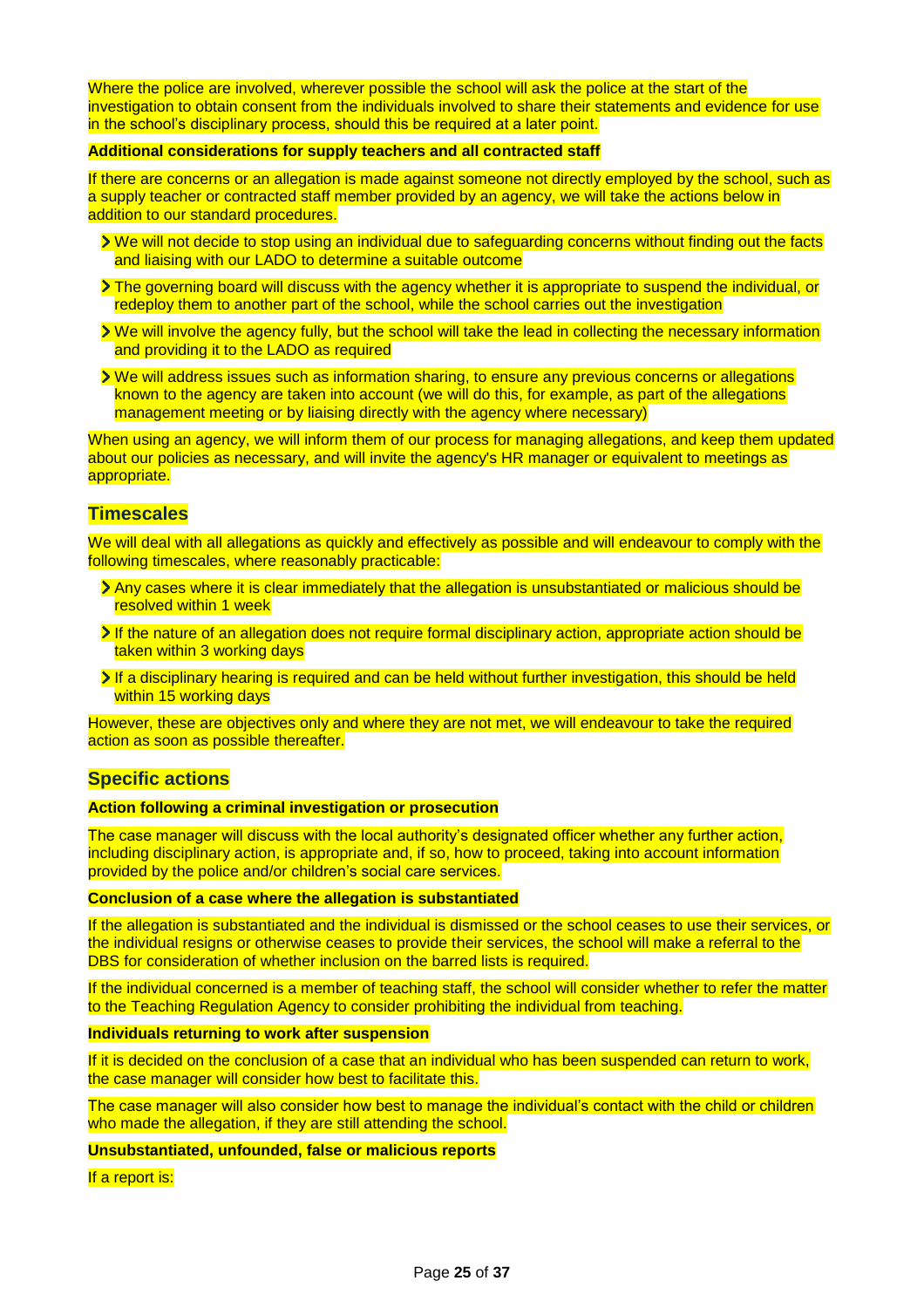- Determined to be unsubstantiated, unfounded, false or malicious, the DSL will consider the appropriate next steps. If they consider that the child and/or person who made the allegation is in need of help, or the allegation may have been a cry for help, a referral to children's social care may be appropriate
- Shown to be deliberately invented, or malicious, the school will consider whether any disciplinary action is appropriate against the individual(s) who made it

#### **Unsubstantiated, unfounded, false or malicious allegations**

If an allegation is:

- Determined to be unsubstantiated, unfounded, false or malicious, the LADO and case manager will consider the appropriate next steps. If they consider that the child and/or person who made the allegation is in need of help, or the allegation may have been a cry for help, a referral to children's social care may be appropriate
- Shown to be deliberately invented, or malicious, the school will consider whether any disciplinary action is appropriate against the individual(s) who made it

#### **Confidentiality and information sharing**

The school will make every effort to maintain confidentiality and guard against unwanted publicity while an allegation is being investigated or considered.

The case manager will take advice from the LADO, police and children's social care services, as appropriate, to agree:

- Who needs to know about the allegation and what information can be shared
- How to manage speculation, leaks and gossip, including how to make parents or carers of a child/children involved aware of their obligations with respect to confidentiality
- What, if any, information can be reasonably given to the wider community to reduce speculation
- How to manage press interest if, and when, it arises

#### **Record-keeping**

The case manager will maintain clear records about any case where the allegation or concern meets the criteria above and store them on the individual's confidential personnel file for the duration of the case.

The records of any allegation that, following an investigation, is found to be malicious or false will be deleted from the individual's personnel file (unless the individual consents for the records to be retained on the file).

For all other allegations (which are not found to be malicious or false), the following information will be kept on the file of the individual concerned:

- A clear and comprehensive summary of the allegation
- Details of how the allegation was followed up and resolved
- Notes of any action taken, decisions reached and the outcome
- A declaration on whether the information will be referred to in any future reference

In these cases, the school will provide a copy to the individual, in agreement with children's social care or the police as appropriate.

Where records contain information about allegations of sexual abuse, we will preserve these for the Independent Inquiry into Child Sexual Abuse (IICSA), for the term of the inquiry. We will retain all other records at least until the individual has reached normal pension age, or for 10 years from the date of the allegation if that is longer.

### **References**

When providing employer references, we will:

- Not refer to any allegation that has been found to be false, unfounded, unsubstantiated or malicious, or any repeated allegations which have all been found to be false, unfounded, unsubstantiated or malicious
- Include substantiated allegations, provided that the information is factual and does not include opinions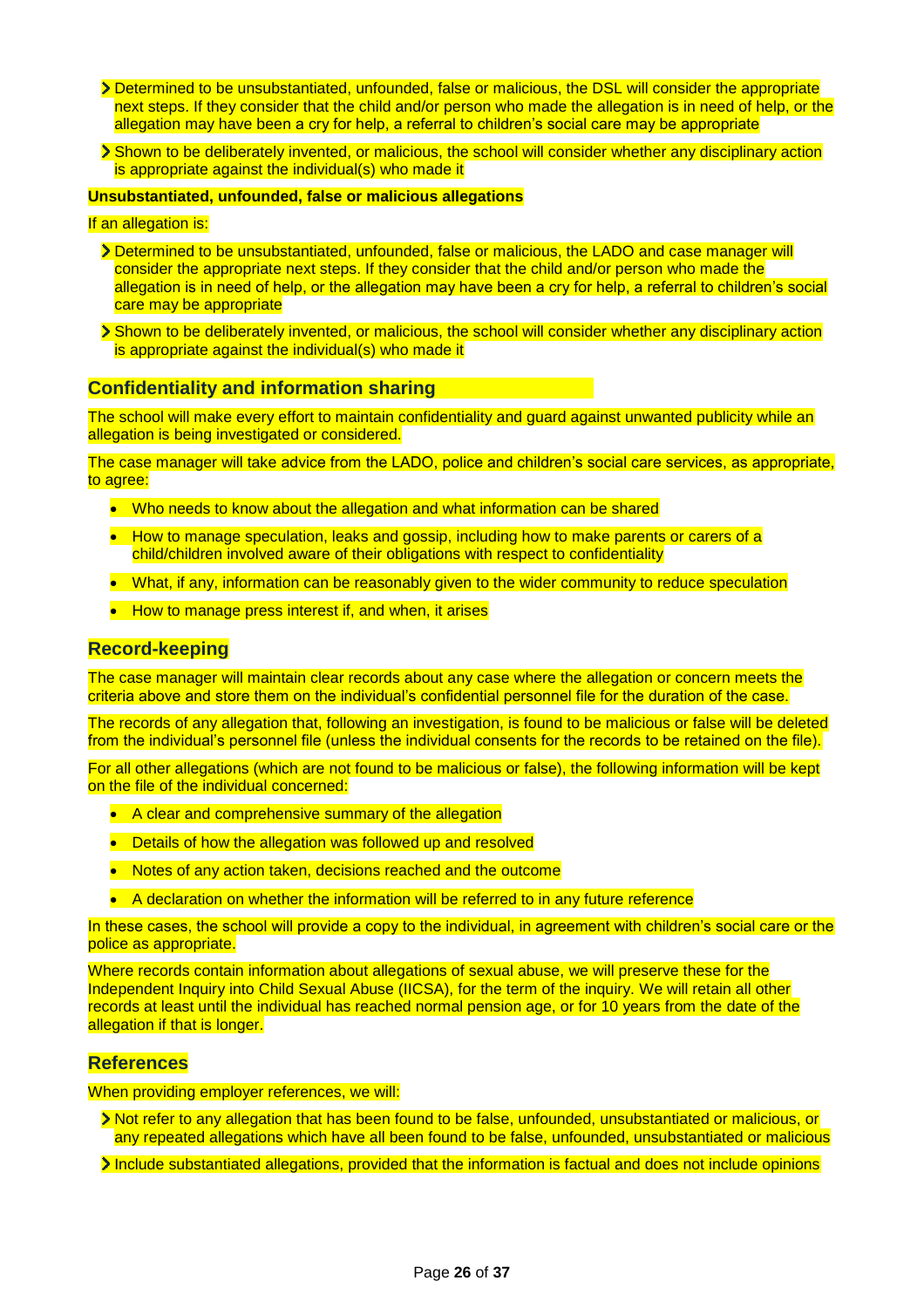# **Learning lessons**

After any cases where the allegations are *substantiated*, the case manager will review the circumstances of the case with the local authority's designated officer to determine whether there are any improvements that we can make to the school's procedures or practice to help prevent similar events in the future.

This will include consideration of (as applicable):

- Issues arising from the decision to suspend the member of staff
- The duration of the suspension
- Whether or not the suspension was justified
- The use of suspension when the individual is subsequently reinstated. We will consider how future investigations of a similar nature could be carried out without suspending the individual

For all other cases, the case manager will consider the facts and determine whether any improvements can be made.

#### **Non-recent allegations**

Abuse can be reported, no matter how long ago it happened.

We will report any non-recent allegations made by a child to the LADO in line with our local authority's procedures for dealing with non-recent allegations.

Where an adult makes an allegation to the school that they were abused as a child, we will advise the individual to report the allegation to the police.

#### **Section 2: concerns that do not meet the harm threshold**

This section applies to all concerns (including allegations) about members of staff, including supply teachers, volunteers and contractors, which do not meet the harm threshold set out in section 1 above.

#### Concerns may arise through, for example:

- Suspicion
- > Complaint
- Disclosure made by a child, parent or other adult within or outside the school
- **> Pre-employment vetting checks**

We recognise the importance of responding to and dealing with any concerns in a timely manner to safequard the welfare of children.

#### **Definition of low-level concerns**

The term 'low-level' concern is any concern – no matter how small – that an adult working in or on behalf of the school may have acted in a way that:

- Is inconsistent with the staff code of conduct, including inappropriate conduct outside of work, **and**
- **Does not meet the allegations threshold or is otherwise not considered serious enough to consider a** referral to the designated officer at the local authority

Examples of such behaviour could include, but are not limited to:

> Being overly friendly with children

- > Having favourites
- Taking photographs of children on their mobile phone
- Engaging with a child on a one-to-one basis in a secluded area or behind a closed door
- Using inappropriate sexualised, intimidating or offensive language

#### **Sharing low-level concerns**

We recognise the importance of creating a culture of openness, trust and transparency to encourage all staff to share low-level concerns so that they can be addressed appropriately.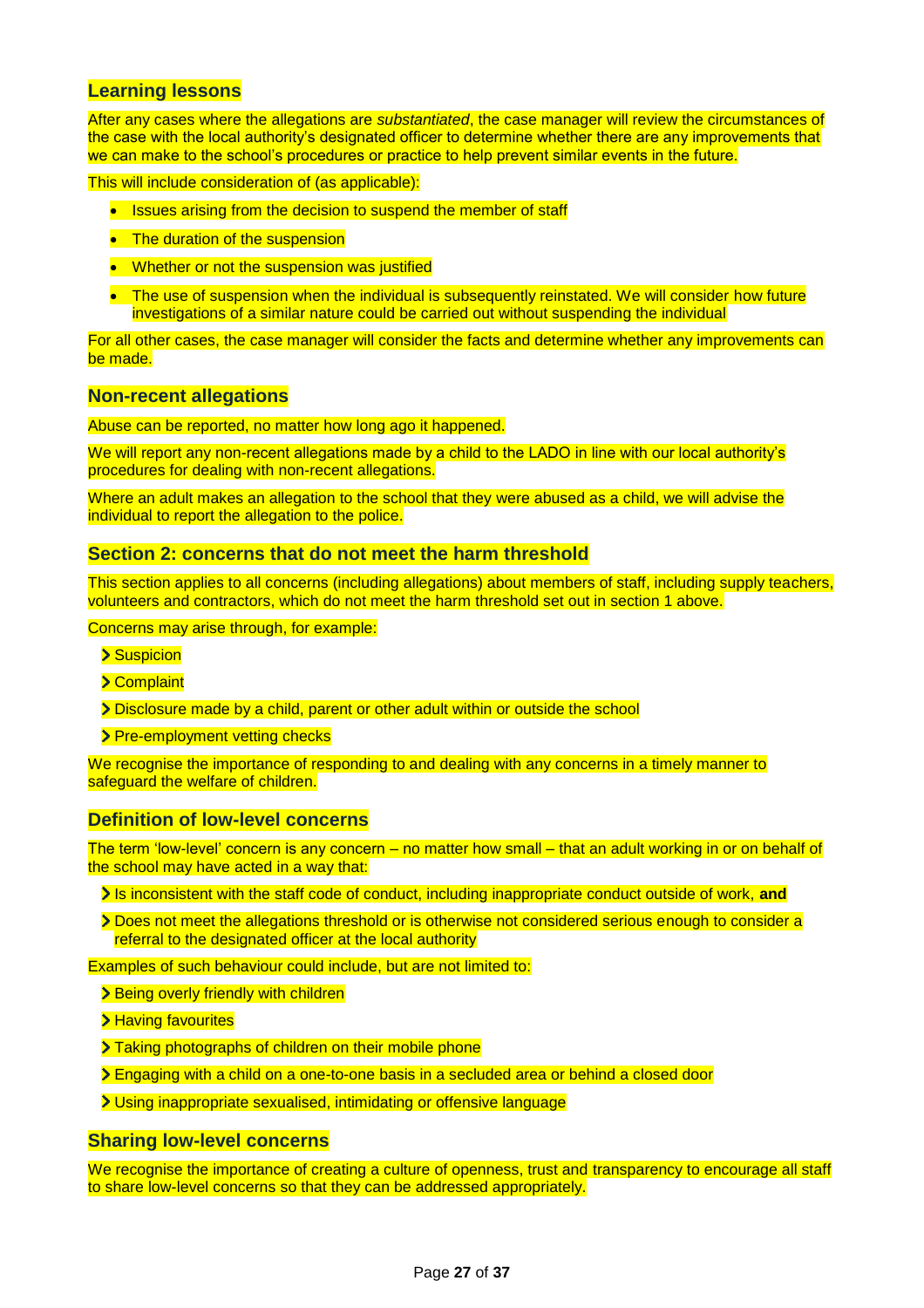We will create this culture by:

- Ensuring staff are clear about what appropriate behaviour is, and are confident in distinguishing expected and appropriate behaviour from concerning, problematic or inappropriate behaviour, in themselves and others
- **Empowering staff to share any low-level concerns as per section 7.7 of this policy**
- **> Empowering staff to self-refer**
- Addressing unprofessional behaviour and supporting the individual to correct it at an early stage
- Providing a responsive, sensitive and proportionate handling of such concerns when they are raised
- **> Helping to identify any weakness in the school's safeguarding system**

#### **Responding to low-level concerns**

If the concern is raised via a third party, the headteacher will collect evidence where necessary by speaking:

- Directly to the person who raised the concern, unless it has been raised anonymously
- To the individual involved and any witnesses

The headteacher will use the information collected to categorise the type of behaviour and determine any further action, in line with the school's Staff Handbook.

### **Record keeping**

All low-level concerns will be recorded in writing. In addition to details of the concern raised, records will include the context in which the concern arose, any action taken and the rationale for decisions and action taken.

#### Records will be:

- Xept confidential, held securely and comply with the DPA 2018 and UK GDPR
- Reviewed so that potential patterns of concerning, problematic or inappropriate behaviour can be identified. Where a pattern of such behaviour is identified, we will decide on a course of action, either through our disciplinary procedures or, where a pattern of behaviour moves from a concern to meeting the harms threshold as described in section 1 of this appendix, we will refer it to the designated officer at the local authority
- Retained at least until the individual leaves employment at the school

Where a low-level concern relates to a supply teacher or contractor, we will notify the individual's employer, so any potential patterns of inappropriate behaviour can be identified.

#### **References**

We will not include low-level concerns in references unless:

- The concern (or group of concerns) has met the threshold for referral to the designated officer at the local authority and is found to be substantiated; and/or
- The concern (or group of concerns) relates to issues which would ordinarily be included in a reference, such as misconduct or poor performance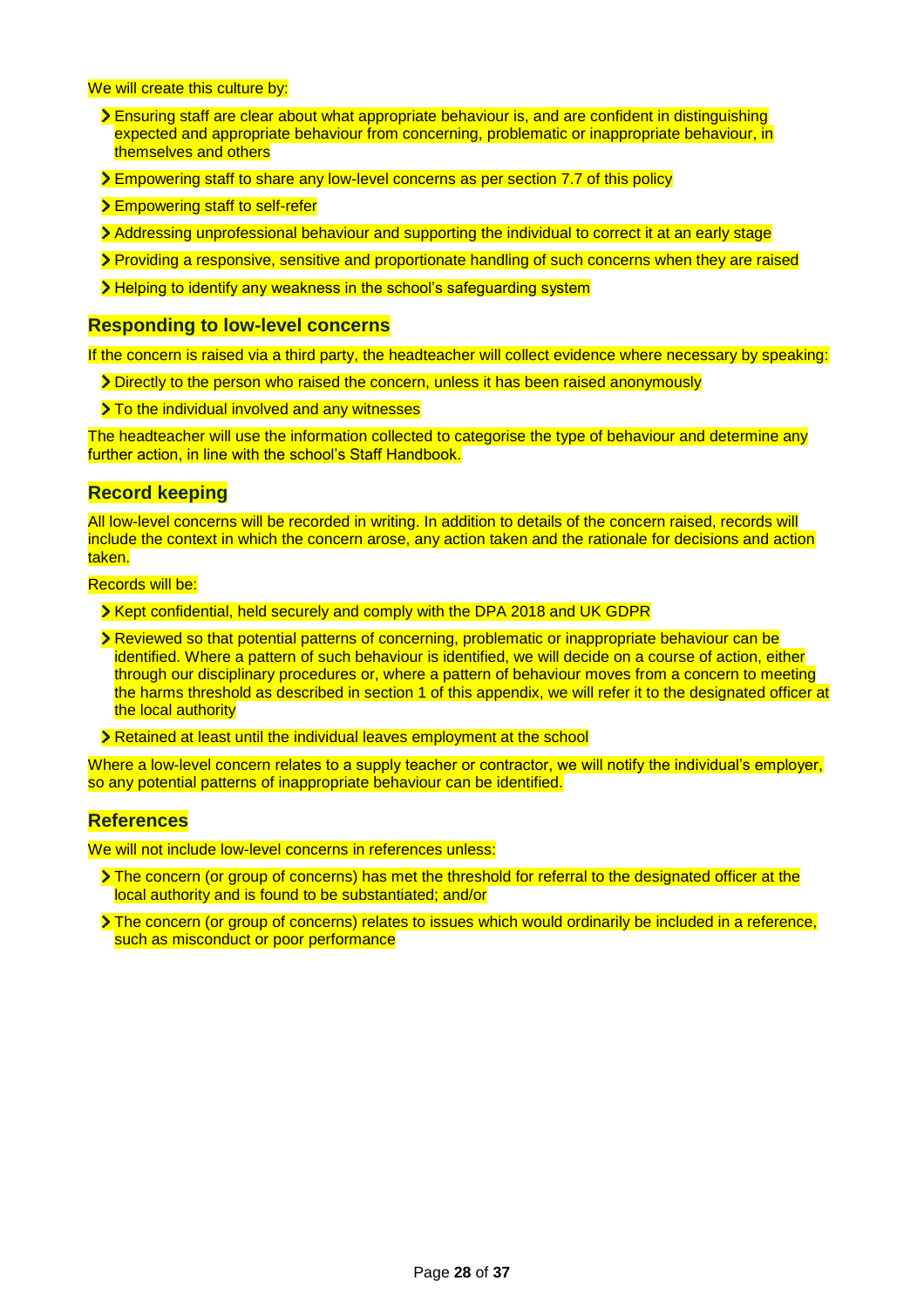# <span id="page-28-0"></span>**Appendix 4: specific safeguarding issues**

# **Children missing from education**

A child going missing from education, particularly repeatedly, can be a warning sign of a range of safeguarding issues. This might include abuse or neglect, such as sexual abuse or exploitation or child criminal exploitation, or issues such as mental health problems, substance abuse, radicalisation, FGM or forced marriage.

There are many circumstances where a child may become missing from education, but some children are particularly at risk. These include children who:

- > Are at risk of harm or neglect
- > Are at risk of forced marriage or FGM
- Come from Gypsy, Roma, or Traveller families
- > Come from the families of service personnel
- > Go missing or run away from home or care
- Are supervised by the youth justice system
- > Cease to attend a school
- > Come from new migrant families

We will follow our procedures for unauthorised absence and for dealing with children who go missing from education, particularly on repeat occasions, to help identify the risk of abuse and neglect, including sexual exploitation, and to help prevent the risks of going missing in future. This includes informing the local authority if a child leaves the school without a new school being named, and adhering to requirements with respect to sharing information with the local authority, when applicable, when removing a child's name from the admission register at non-standard transition points.

Staff will be trained in signs to look out for and the individual triggers to be aware of when considering the risks of potential safeguarding concerns which may be related to being missing, such as travelling to conflict zones, FGM and forced marriage.

If a staff member suspects that a child is suffering from harm or neglect, we will follow local child protection procedures, including with respect to making reasonable enquiries. We will make an immediate referral to the local authority children's social care team, and the police, if the child is suffering or likely to suffer from harm, or in immediate danger.

# **Child criminal exploitation**

Child criminal exploitation (CCE) is a form of abuse where an individual or group takes advantage of an imbalance of power to coerce, control, manipulate or deceive a child into criminal activity, in exchange for something the victim needs or wants, and/or for the financial or other advantage of the perpetrator or facilitator, and/or through violence or the threat of violence.

The abuse can be perpetrated by males or females, and children or adults. It can be a one-off occurrence or a series of incidents over time, and range from opportunistic to complex organised abuse.

The victim can be exploited even when the activity appears to be consensual. It does not always involve physical contact and can happen online. For example, young people may be forced to work in cannabis factories, coerced into moving drugs or money across the country (county lines), forced to shoplift or pickpocket, or to threaten other young people.

Indicators of CCE can include a child:

Appearing with unexplained gifts or new possessions

Associating with other young people involved in exploitation

Suffering from changes in emotional wellbeing

Misusing drugs and alcohol

Going missing for periods of time or regularly coming home late

Regularly missing school or education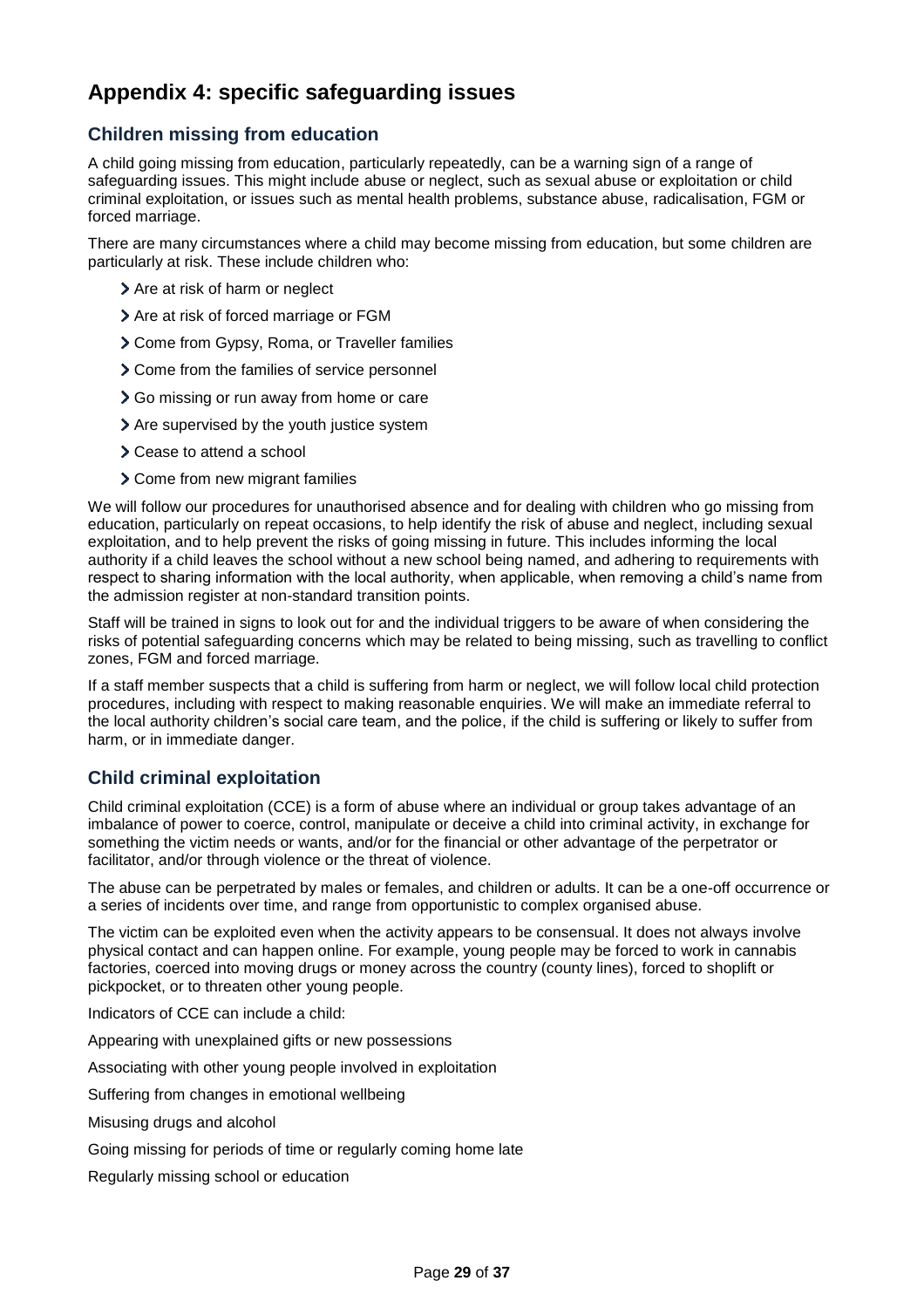Not taking part in education

If a member of staff suspects CCE, they will discuss this with the DSL. The DSL will trigger the local safeguarding procedures, including a referral to the local authority's children's social care team and the police, if appropriate.

# **Child sexual exploitation**

Child sexual exploitation (CSE) is a form of child sexual abuse where an individual or group takes advantage of an imbalance of power to coerce, manipulate or deceive a child into sexual activity, in exchange for something the victim needs or wants and/or for the financial advantage or increased status of the perpetrator or facilitator.It may, or may not, be accompanied by violence or threats of violence.

The abuse can be perpetrated by males or females, and children or adults. It can be a one-off occurrence or a series of incidents over time, and range from opportunistic to complex organised abuse.

The victim can be exploited even when the activity appears to be consensual. Children or young people who are being sexually exploited may not understand that they are being abused. They often trust their abuser and may be tricked into believing they are in a loving, consensual relationship.

CSE can include both physical contact (penetrative and non-penetrative acts) and non-contact sexual activity. It can also happen online. For example, young people may be persuaded or forced to share sexually explicit images of themselves, have sexual conversations by text, or take part in sexual activities using a webcam. CSE may also occur without the victim's immediate knowledge, for example through others copying videos or images.

In addition to the CCE indicators above, indicators of CSE can include a child:

Having an older boyfriend or girlfriend

Suffering from sexually transmitted infections or becoming pregnant

If a member of staff suspects CSE, they will discuss this with the DSL. The DSL will trigger the local safeguarding procedures, including a referral to the local authority's children's social care team and the police, if appropriate.

# **Domestic abuse**

Children can witness and be adversely affected by domestic abuse and/or violence at home where it occurs between family members. In some cases, a child may blame themselves for the abuse or may have had to leave the family home as a result.

Types of domestic abuse include intimate partner violence, abuse by family members, teenage relationship abuse and child/adolescent to parent violence and abuse. Anyone can be a victim of domestic abuse, regardless of gender, age, ethnicity, socioeconomic status, sexuality or background, and domestic abuse can take place inside or outside of the home.

Exposure to domestic abuse and/or violence can have a serious, long-lasting emotional and psychological impact on children.

If police are called to an incident of domestic abuse and any children in the household have experienced the incident, the police will inform the key adult in school (usually the designated safeguarding lead) before the child or children arrive at school the following day.

The DSL will provide support according to the child's needs and update records about their circumstances.

# **Homelessness**

Being homeless or being at risk of becoming homeless presents a real risk to a child's welfare.

The DSL will be aware of contact details and referral routes in to the local housing authority so they can raise/progress concerns at the earliest opportunity (where appropriate and in accordance with local procedures).

Where a child has been harmed or is at risk of harm, the DSL will also make a referral to children's social care.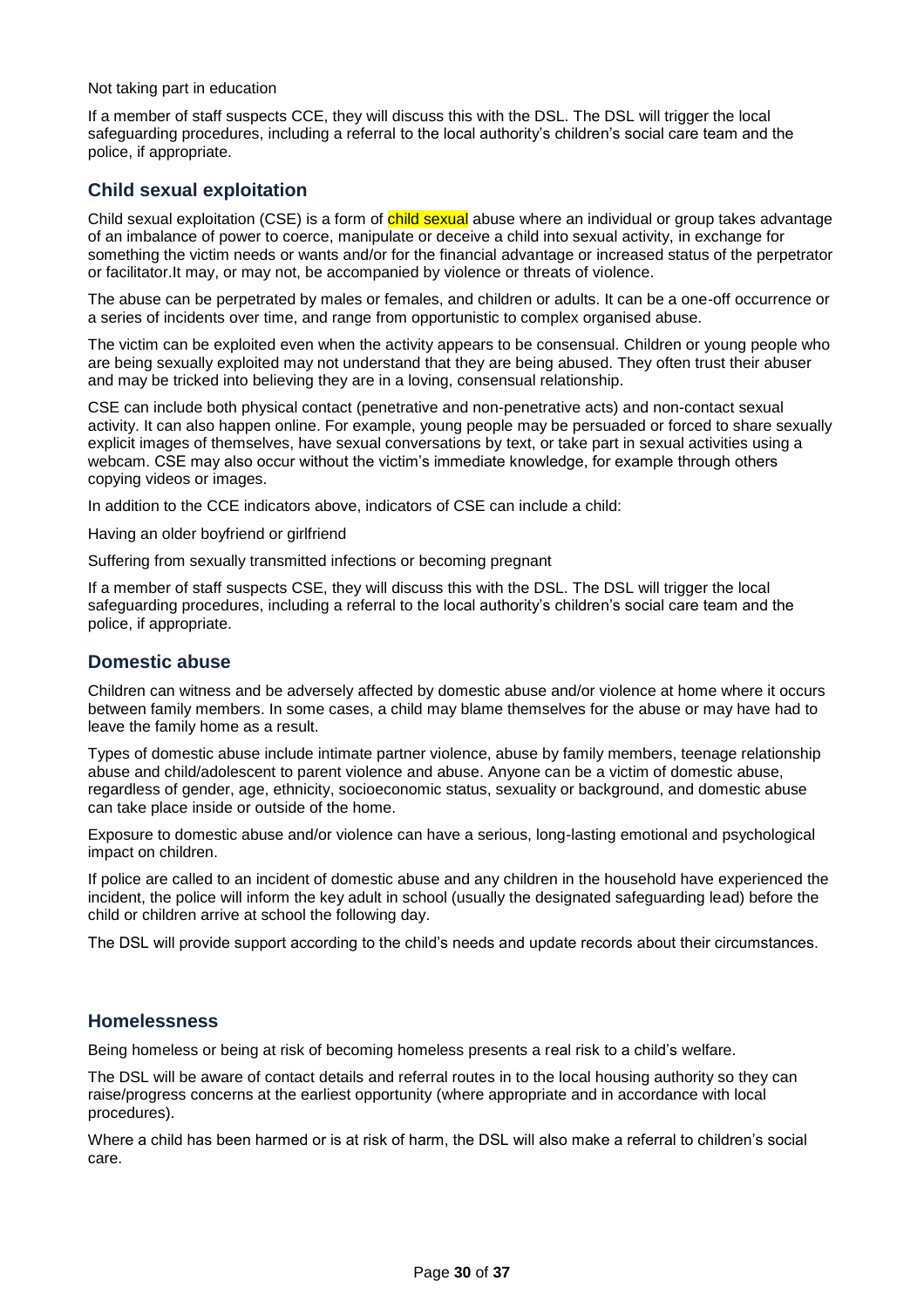# **So-called 'honour-based' abuse (including FGM and forced marriage)**

So-called 'honour-based' abuse (HBA) encompasses incidents or crimes committed to protect or defend the honour of the family and/or community, including FGM, forced marriage, and practices such as breast ironing.

Abuse committed in this context often involves a wider network of family or community pressure and can include multiple perpetrators.

All forms of HBA are abuse and will be handled and escalated as such. All staff will be alert to the possibility of a child being at risk of HBA or already having suffered it. If staff have a concern, they will speak to the DSL, who will activate local safeguarding procedures.

#### **FGM**

The DSL will make sure that staff have access to appropriate training to equip them to be alert to children affected by FGM or at risk of FGM.

Section 7.3 of this policy sets out the procedures to be followed if a staff member discovers that an act of FGM appears to have been carried out or suspects that a pupil is at risk of FGM.

Indicators that FGM has already occurred include:

- A pupil confiding in a professional that FGM has taken place
- A mother/family member disclosing that FGM has been carried out
- A family/pupil already being known to social services in relation to other safeguarding issues
- A girl:
	- Having difficulty walking, sitting or standing, or looking uncomfortable
	- Finding it hard to sit still for long periods of time (where this was not a problem previously)
	- Spending longer than normal in the bathroom or toilet due to difficulties urinating
	- Having frequent urinary, menstrual or stomach problems
	- Avoiding physical exercise or missing PE
	- Being repeatedly absent from school, or absent for a prolonged period
	- Demonstrating increased emotional and psychological needs for example, withdrawal or depression, or significant change in behaviour
	- Being reluctant to undergo any medical examinations
	- Asking for help, but not being explicit about the problem
	- Talking about pain or discomfort between her legs

Potential signs that a pupil may be at risk of FGM include:

- The girl's family having a history of practising FGM (this is the biggest risk factor to consider)
- FGM being known to be practised in the girl's community or country of origin
- A parent or family member expressing concern that FGM may be carried out
- A family not engaging with professionals (health, education or other) or already being known to social care in relation to other safeguarding issues
- > A girl:
	- Having a mother, older sibling or cousin who has undergone FGM
	- Having limited level of integration within UK society
	- Confiding to a professional that she is to have a "special procedure" or to attend a special occasion to "become a woman"
	- Talking about a long holiday to her country of origin or another country where the practice is prevalent, or parents stating that they or a relative will take the girl out of the country for a prolonged period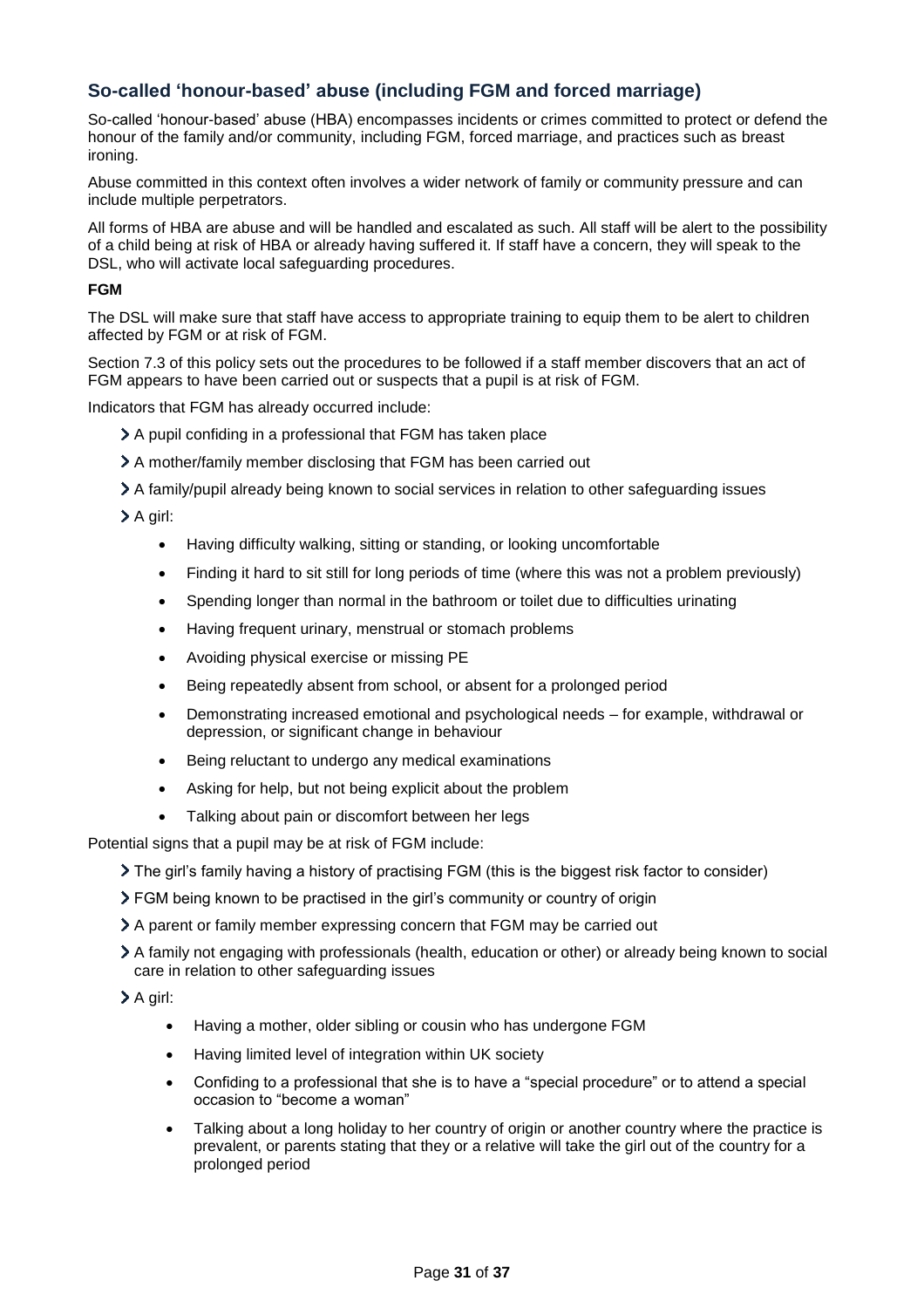- Requesting help from a teacher or another adult because she is aware or suspects that she is at immediate risk of FGM
- Talking about FGM in conversation for example, a girl may tell other children about it (although it is important to take into account the context of the discussion)
- Being unexpectedly absent from school
- Having sections missing from her 'red book' (child health record) and/or attending a travel clinic or equivalent for vaccinations/anti-malarial medication

The above indicators and risk factors are not intended to be exhaustive.

#### **Forced marriage**

Forcing a person into marriage is a crime. A forced marriage is one entered into without the full and free consent of one or both parties and where violence, threats, or any other form of coercion is used to cause a person to enter into a marriage. Threats can be physical or emotional and psychological.

Staff will receive training around forced marriage and the presenting symptoms. We are aware of the 'one chance' rule, i.e. we may only have one chance to speak to the potential victim and only one chance to save them.

If a member of staff suspectsthat a pupil is being forced into marriage, they will speak to the pupil about their concerns in a secure and private place. They will then report this to the DSL.

The DSL will:

- Speak to the pupil about the concerns in a secure and private place
- Activate the local safeguarding procedures and refer the case to the local authority's designated officer
- Seek advice from the Forced Marriage Unit on 020 7008 0151 or [fmu@fco.gov.uk](mailto:fmu@fco.gov.uk)
- Refer the pupil to an education welfare officer, pastoral tutor, learning mentor, or school counsellor, as appropriate

#### **Preventing radicalisation**

**Radicalisation** refers to the process by which a person comes to support terrorism and extremist ideologies associated with terrorist groups

**Extremism** is vocal or active opposition to fundamental British values, such as democracy, the rule of law, individual liberty, and mutual respect and tolerance of different faiths and beliefs. This also includes calling for the death of members of the armed forces

**Terrorism** is an action that:

- Endangers or causes serious violence to a person/people;
- Causes serious damage to property; or
- Seriously interferes or disrupts an electronic system

The use or threat of terrorism must be designed to influence the government or to intimidate the public and is made for the purpose of advancing a political, religious or ideological cause.

Schools have a duty to prevent children from being drawn into terrorism. The DSL will undertake Prevent awareness training and make sure that staff have access to appropriate training to equip them to identify children at risk.

We will assess the risk of children in our school being drawn into terrorism. This assessment will be based on an understanding of the potential risk in our local area, in collaboration with our local safeguarding partners and local police force.

We will ensure that suitable internet filtering is in place, and equip our pupils to stay safe online at school and at home.

There is no single way of identifying an individual who is likely to be susceptible to an extremist ideology. Radicalisation can occur quickly or over a long period.

Staff will be alert to changes in pupils' behaviour.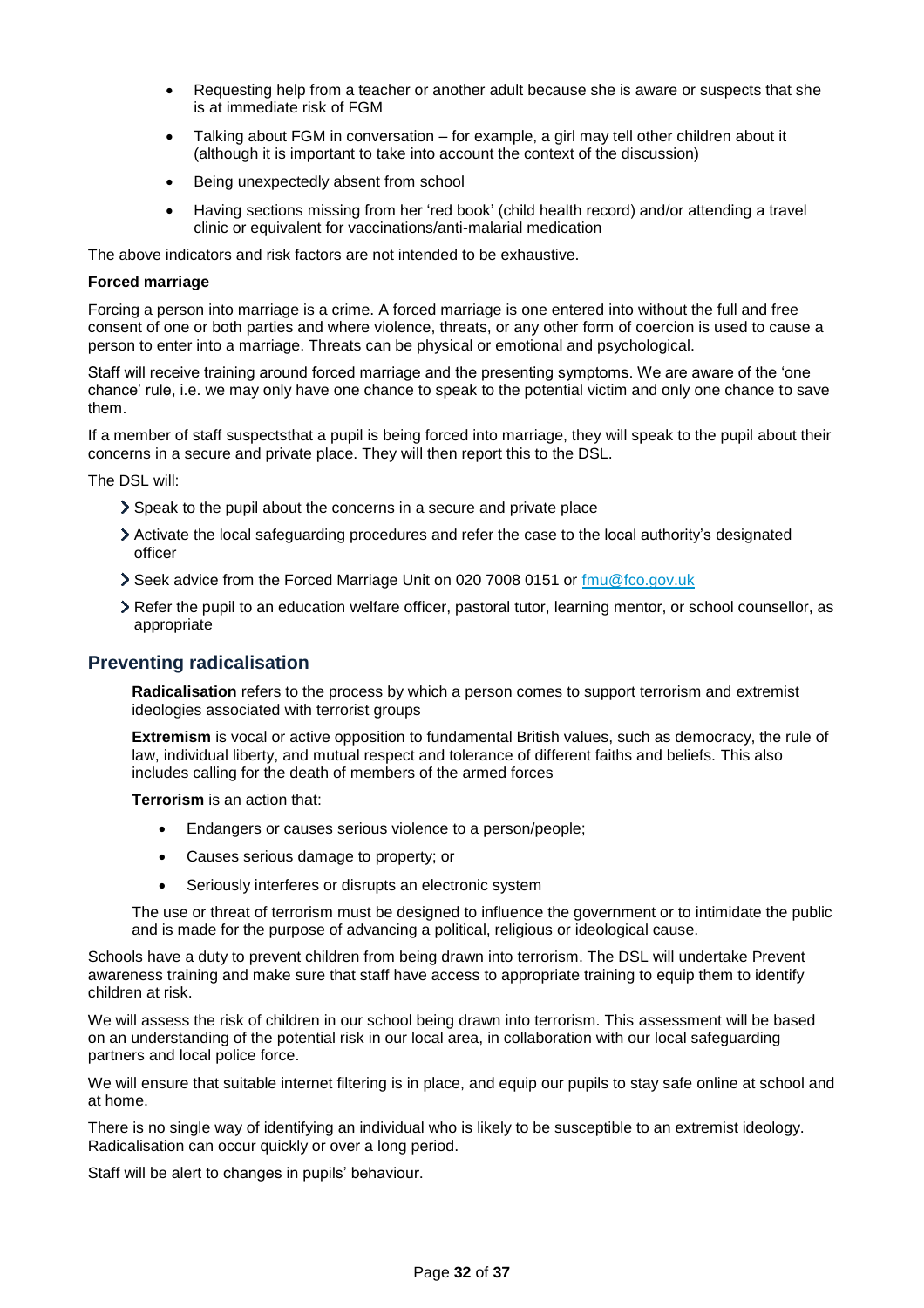The government website [Educate Against](http://educateagainsthate.com/parents/what-are-the-warning-signs/) Hate and charity [NSPCC](https://www.nspcc.org.uk/what-you-can-do/report-abuse/dedicated-helplines/protecting-children-from-radicalisation/) say that signs that a pupil is being radicalised can include:

- Refusal to engage with, or becoming abusive to, peers who are different from themselves
- Becoming susceptible to conspiracy theories and feelings of persecution
- Changes in friendship groups and appearance
- > Rejecting activities they used to enjoy
- Converting to a new religion
- Isolating themselves from family and friends
- > Talking as if from a scripted speech
- An unwillingness or inability to discuss their views
- A sudden disrespectful attitude towards others
- Increased levels of anger
- Increased secretiveness, especially around internet use
- Expressions of sympathy for extremist ideologies and groups, or justification of their actions
- Accessing extremist material online, including on Facebook or Twitter
- Possessing extremist literature
- Being in contact with extremist recruiters and joining, or seeking to join, extremist organisations

Children who are at risk of radicalisation may have low self-esteem, or be victims of bullying or discrimination. It is important to note that these signs can also be part of normal teenage behaviour – staff should have confidence in their instincts and seek advice if something feels wrong.

If staff are concerned about a pupil, they will follow our procedures set out in section 7.5 of this policy, including discussing their concerns with the DSL.

Staff should **always** take action if they are worried.

#### **Peer-on-peer abuse**

Peer-on-peer abuse is when children abuse other children. This type of abuse can take place inside and outside of school and online.

Peer-on-peer abuse is most likely to include, but may not be limited to:

- > Bullying (including cyber-bullying, prejudice-based and discriminatory bullying)
- Abuse in intimate personal relationships between peers
- > Physical abuse such as hitting, kicking, shaking, biting, hair pulling, or otherwise causing physical harm (this may include an online element which facilitates, threatens and/or encourages physical abuse)
- Sexual violence, such as rape, assault by penetration and sexual assault (this may include an online element which facilitates, threatens and/or encourages sexual violence)
- Sexual harassment, such as sexual comments, remarks, jokes and online sexual harassment, which may be standalone or part of a broader pattern of abuse
- Causing someone to engage in sexual activity without consent, such as forcing someone to strip, touch themselves sexually, or to engage in sexual activity with a third party
- Consensual and non-consensual sharing of nudes and semi nudes images and/or videos (also known as sexting or youth produced sexual imagery)
- Upskirting, which typically involves taking a picture under a person's clothing without their permission, with the intention of viewing their genitals or buttocks to obtain sexual gratification, or cause the victim humiliation, distress or alarm
- Initiation/hazing type violence and rituals (this could include activities involving harassment, abuse or humiliation used as a way of initiating a person into a group and may also include an online element)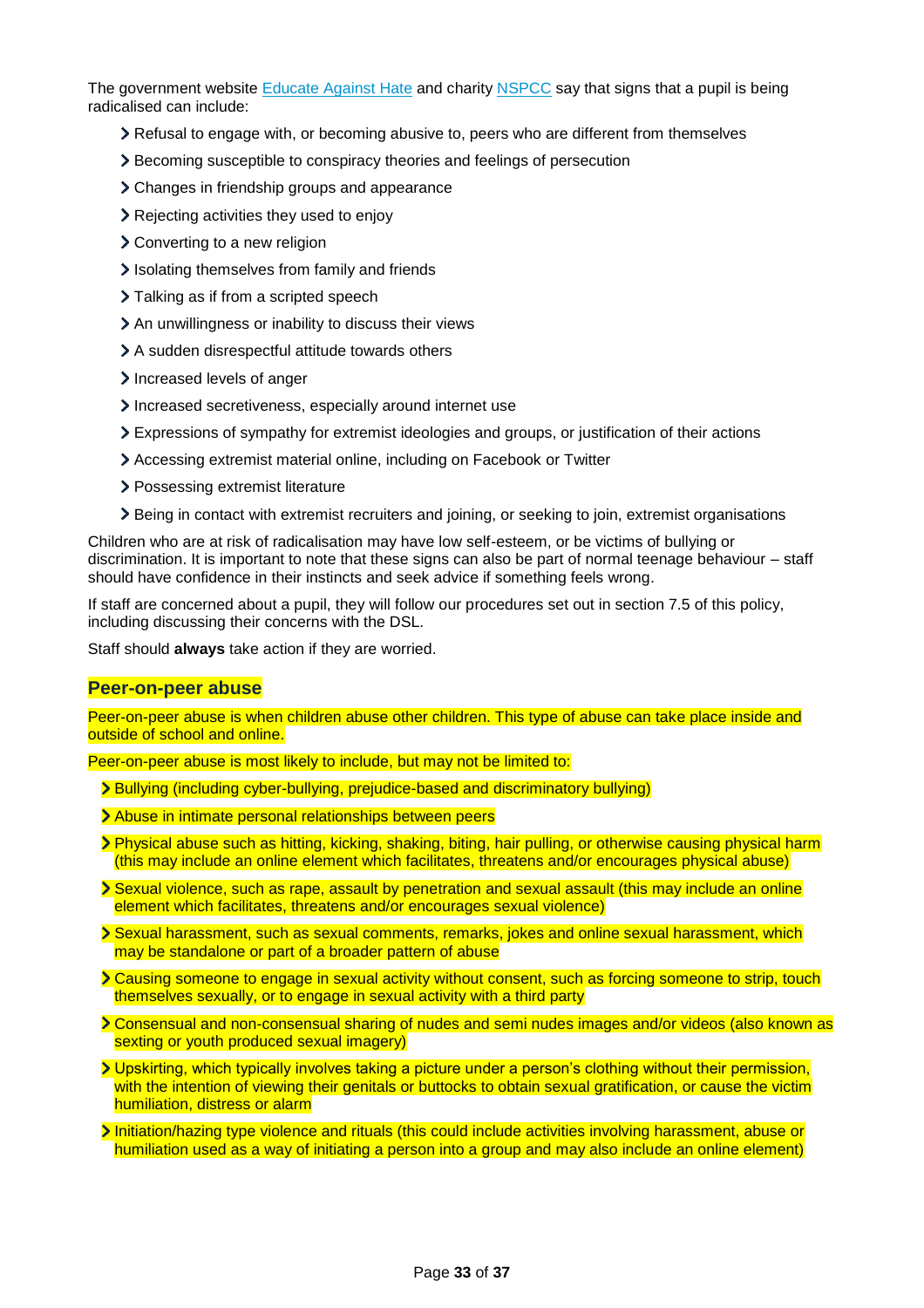Where children abuse their peers online, this can take the form of, for example, abusive, harassing, and misogynistic messages; the non-consensual sharing of indecent images, especially around chat groups; and the sharing of abusive images and pornography, to those who don't want to receive such content.

If staff have any concerns about peer-on-peer abuse, or a child makes a report to them, they will follow the procedures set out in section 7 of this policy, as appropriate. In particular, section 7.8 and 7.9 set out more detail about our school's approach to this type of abuse.

### **Sexual violence and sexual harassment between children in schools**

Sexual violence and sexual harassment can occur:

- **>** Between 2 children of any age and sex
- Through a group of children sexually assaulting or sexually harassing a single child or group of children
- Online and face to face (both physically and verbally)

Sexual violence and sexual harassment exist on a continuum and may overlap.

Children who are victims of sexual violence and sexual harassment will likely find the experience stressful and distressing. This will, in all likelihood, adversely affect their educational attainment and will be exacerbated if the alleged perpetrator(s) attends the same school.

If a victim reports an incident, it is essential that staff make sure they are reassured that they are being taken seriously and that they will be supported and kept safe. A victim should never be given the impression that they are creating a problem by reporting sexual violence or sexual harassment. Nor should a victim ever be made to feel ashamed for making a report.

Some groups are potentially more at risk. Evidence shows that girls, children with SEN and/or disabilities, and lesbian, gay, bisexual and transgender (LGBT) children are at greater risk.

Staff should be aware of the importance of:

- **> Challenging inappropriate behaviours**
- > Making clear that sexual violence and sexual harassment is not acceptable, will never be tolerated and is not an inevitable part of growing up
- Challenging physical behaviours (potentially criminal in nature), such as grabbing bottoms, breasts and genitalia, pulling down trousers, flicking bras and lifting up skirts. Dismissing or tolerating such behaviours risks normalising them

If staff have any concerns about sexual violence or sexual harassment, or a child makes a report to them, they will follow the procedures set out in section 7 of this policy, as appropriate. In particular, section 7.8 and 7.9 set out more detail about our school's approach to this type of abuse.

#### **Serious violence**

Indicators which may signal that a child is at risk from, or involved with, serious violent crime may include:

- > Increased absence from school
- Change in friendships or relationships with older individuals or groups
- > Significant decline in performance
- Signs of self-harm or a significant change in wellbeing
- **> Signs of assault or unexplained injuries**
- Unexplained gifts or new possessions (this could indicate that the child has been approached by, or is involved with, individuals associated with criminal networks or gangs and may be at risk of criminal exploitation (see above))

Risk factors which increase the likelihood of involvement in serious violence include:

- > Being male
- > Having been frequently absent or permanently excluded from school
- > Having experienced child maltreatment
- > Having been involved in offending, such as theft or robbery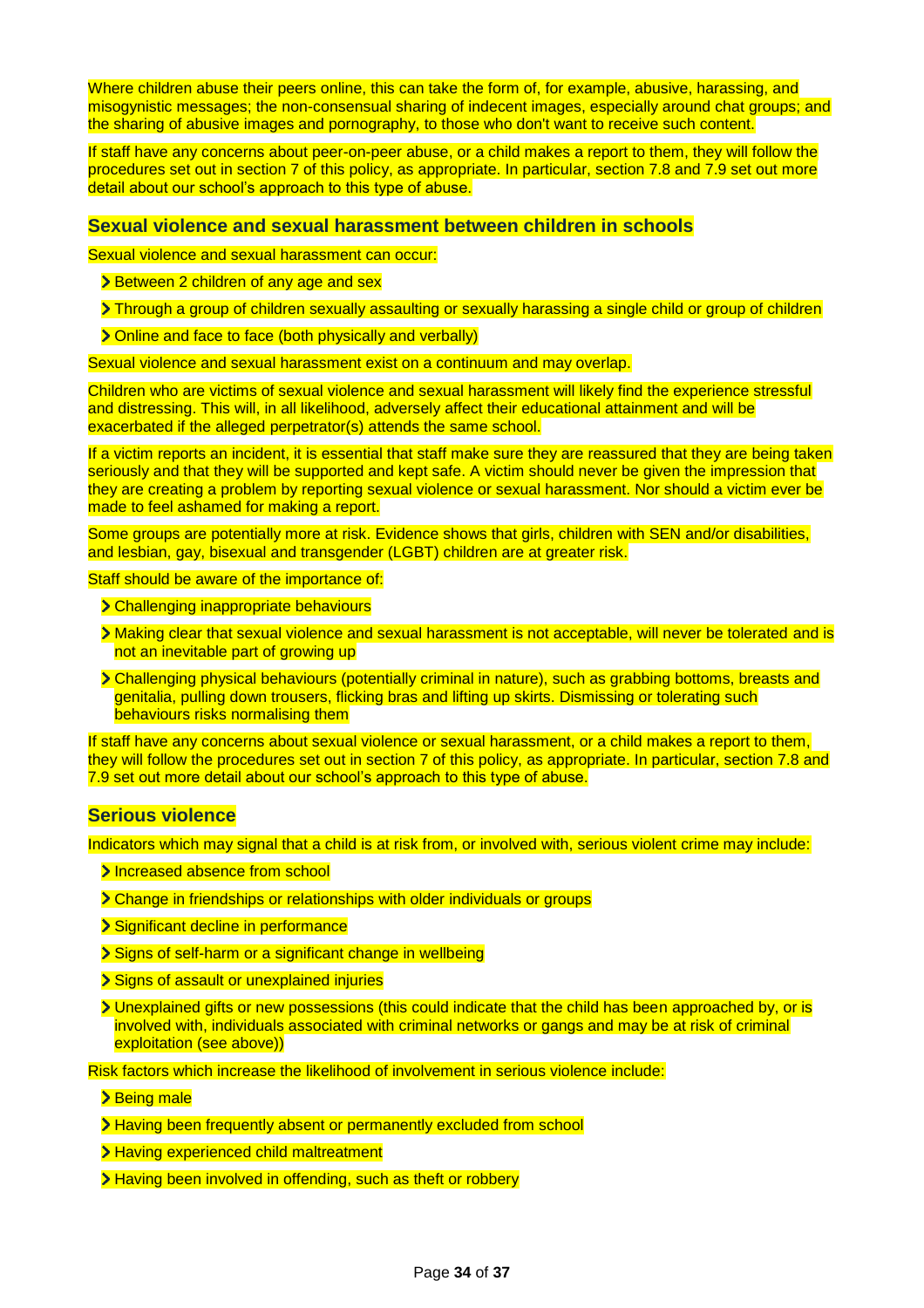Staff will be aware of these indicators and risk factors. If a member of staff has a concern about a pupil being involved in, or at risk of, serious violence, they will report this to the DSL.

### **Checking the identity and suitability of visitors**

All visitors will be required to verify their identity to the satisfaction of staff. If the visitor is unknown to the setting, we will check their credentials and reason for visiting before allowing them to enter the setting. Visitors should be ready to produce identification.

Visitors are expected to sign the visitors' book and wear a visitor's lanyard.

All visitors to our setting, including visiting speakers,will be accompanied by a member of staff at all times. We will not invite into the school any speaker who is known to disseminate extremist views, and will carry out appropriate checks to ensure that any individual or organisation using school facilities is not seeking to disseminate extremist views or radicalise pupils or staff.

# **Non-collection of children**

If a child is not collected at the end of the session/day, we will contact the adults with parental responsibility and then the other adults listed on the contact sheet. The child will be placed into our wrap around care, which may cause a fee. If no contact can be made the DSL will seek advice from childrens' services. These incidents will be recorded as a cause for concern if necessary.

# **Missing pupils**

Our procedures are designed to ensure that a missing child is found and returned to effective supervision as soon as possible. If a child goes missing, we will:

- Deploy staff effectively to quickly locate the missing child.
- Inform parents if a child has been missing on our site for over 30 minutes.
- Call the police if a child has gone missing off our school site.

# <span id="page-34-0"></span>**Appendix 5: Role of the Designated Safeguarding Leads**

Governing bodies, proprietors and management committees should ensure an appropriate **senior member** of staff, from the school or college **leadership team**, is appointed to the role of designated safeguarding lead.[114] The designated safeguarding lead should take **lead responsibility** for safeguarding and child protection (including online safety). This should be explicit in the role holder's job description. This person should have the appropriate status and authority within the school to carry out the duties of the post. They should be given the time, funding, training, resources and support to provide advice and support to other staff on child welfare and child protection matters, to take part in strategy discussions and inter-agency meetings, and/or to support other staff to do so, and to contribute to the assessment of children.

#### **Deputy designated safeguarding leads**

It is a matter for individual schools and colleges as to whether they choose to have one or more deputy designated safeguarding leads. Any deputies should be trained to the same standard as the designated safeguarding lead and the role should be explicit in their job description. Whilst the activities of the designated safeguarding lead can be delegated to appropriately trained deputies, the ultimate **lead responsibility** for child protection, as set out above, remains with the designated safeguarding lead, this **lead responsibility** should not be delegated.

#### **DSL responsibilities**

The designated safeguarding lead is expected to:

#### **Manage concerns logged**

- Read, action and follow up concerns logged on myconcern by staff
- Make referrals as needed (see below)
- Assign categories to concerns logged
- Task actions to staff where necessary linked to concerns logged
- File concerns once actions are completed and there are no ongoing concerns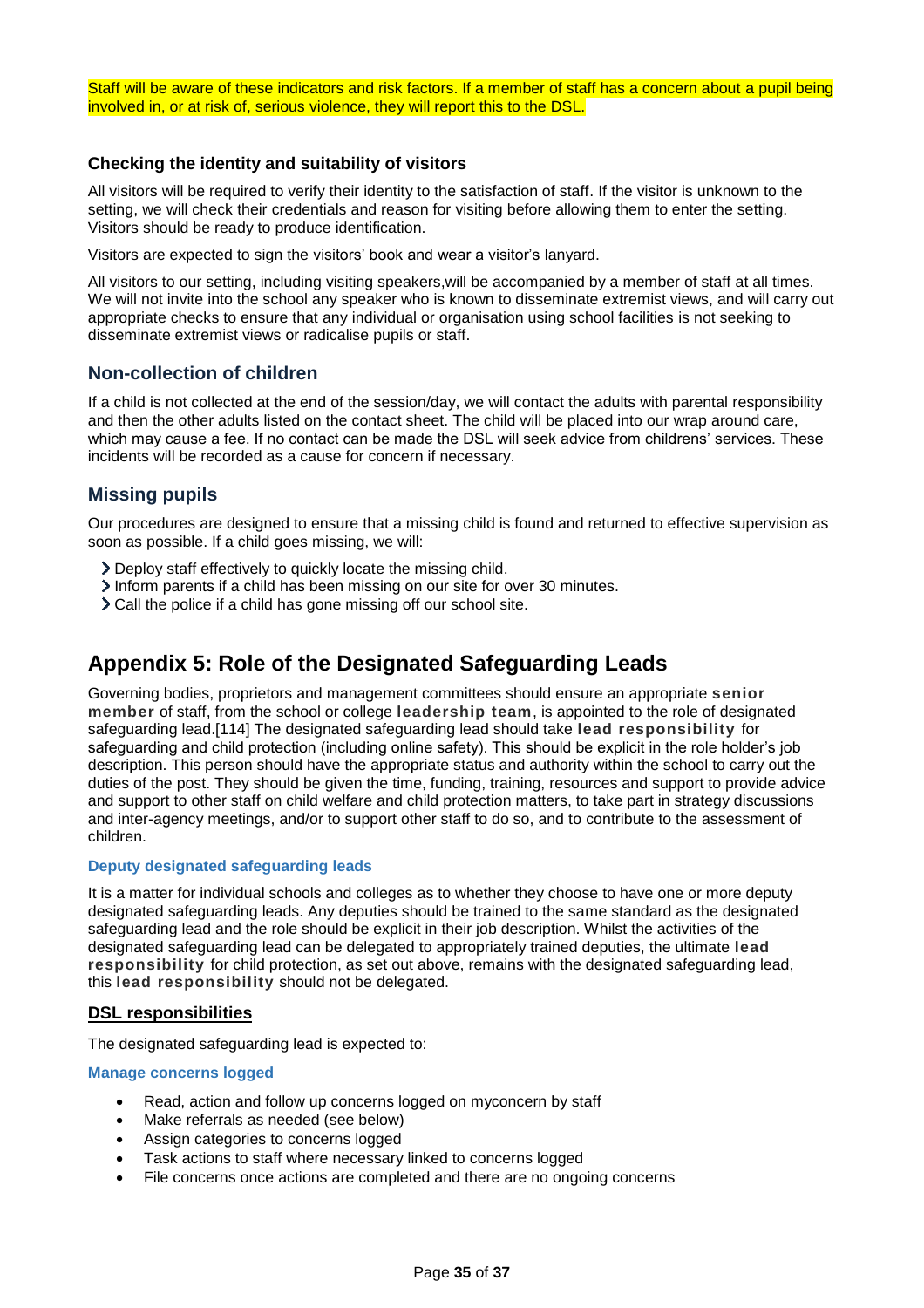#### **Manage referrals**

- Refer cases of suspected abuse to the local authority children's social care as required;
- Support staff who make referrals to local authority children's social care;
- Refer cases to the Channel programme where there is a radicalisation concern as required;
- Support staff who make referrals to the Channel programme;
- Refer cases where a person is dismissed or left due to risk/harm to a child to the Disclosure and Barring Service as required; and
- Refer cases where a crime may have been committed to the Police as required.

# **Work with others**

- Act as a point of contact with the three safeguarding partners;
- Liaise with the headteacher or principal to inform him or her of issues- especially ongoing enquiries under section 47 of the Children Act 1989 and police investigations;
- As required, liaise with the "case manager" (as per Part four) and the designated officer(s) at the local authority for child protection concerns in cases which concern a staff member;
- Liaise with staff (especially pastoral support staff, school nurses, IT Technicians, and SENCOs or the named person with oversight for SEN in a college) on matters of safety and safeguarding (including online and digital safety) and when deciding whether to make a referral by liaising with relevant agencies; and
- Act as a source of support, advice and expertise for all staff.

#### **Raise Awareness**

- Ensure the school's or college's child protection policies are known, understood and used appropriately;
- Ensure the school's or college's child protection policy is reviewed annually (as a minimum) and the procedures and implementation are updated and reviewed regularly, and work with governing bodies or proprietors regarding this;
- Ensure the child protection policy is available publicly and parents are aware of the fact that referrals about suspected abuse or neglect may be made and the role of the school or college in this; and
- Link with the safeguarding partner arrangements to make sure staff are aware of any training opportunities and the latest local policies on local safeguarding arrangements.

#### **Child protection file**

- Where children leave the school or college the designated safeguarding lead should ensure their child protection file is transferred to the new school or college as soon as possible. This should be transferred separately from the main pupil file, ensuring secure transit, and confirmation of receipt should be obtained. Receiving schools and colleges should ensure key staff such as designated safeguarding leads and SENCOs or the named person with oversight for SEN in colleges, are aware as required.
- In addition to the child protection file, the designated safeguarding lead should also consider if it would be appropriate to share any information with the new school or college in advance of a child leaving. For example, information that would allow the new school or college to continue supporting victims of abuse and have that support in place for when the child arrives

#### **Training**

The designated safeguarding lead (and any deputies) should undergo training to provide them with the knowledge and skills required to carry out the role. This training should be updated at least every two years. The designated safeguarding lead should undertake Prevent awareness training.

In addition to the formal training set out above, their knowledge and skills should be refreshed (this might be via e-bulletins, meeting other designated safeguarding leads, or simply taking time to read and digest safeguarding developments) at regular intervals, as required, and at least annually, to allow them to understand and keep up with any developments relevant to their role so they:

 Understand the assessment process for providing early help and statutory intervention, including local criteria for action and local authority children's social care referral arrangements; [115]